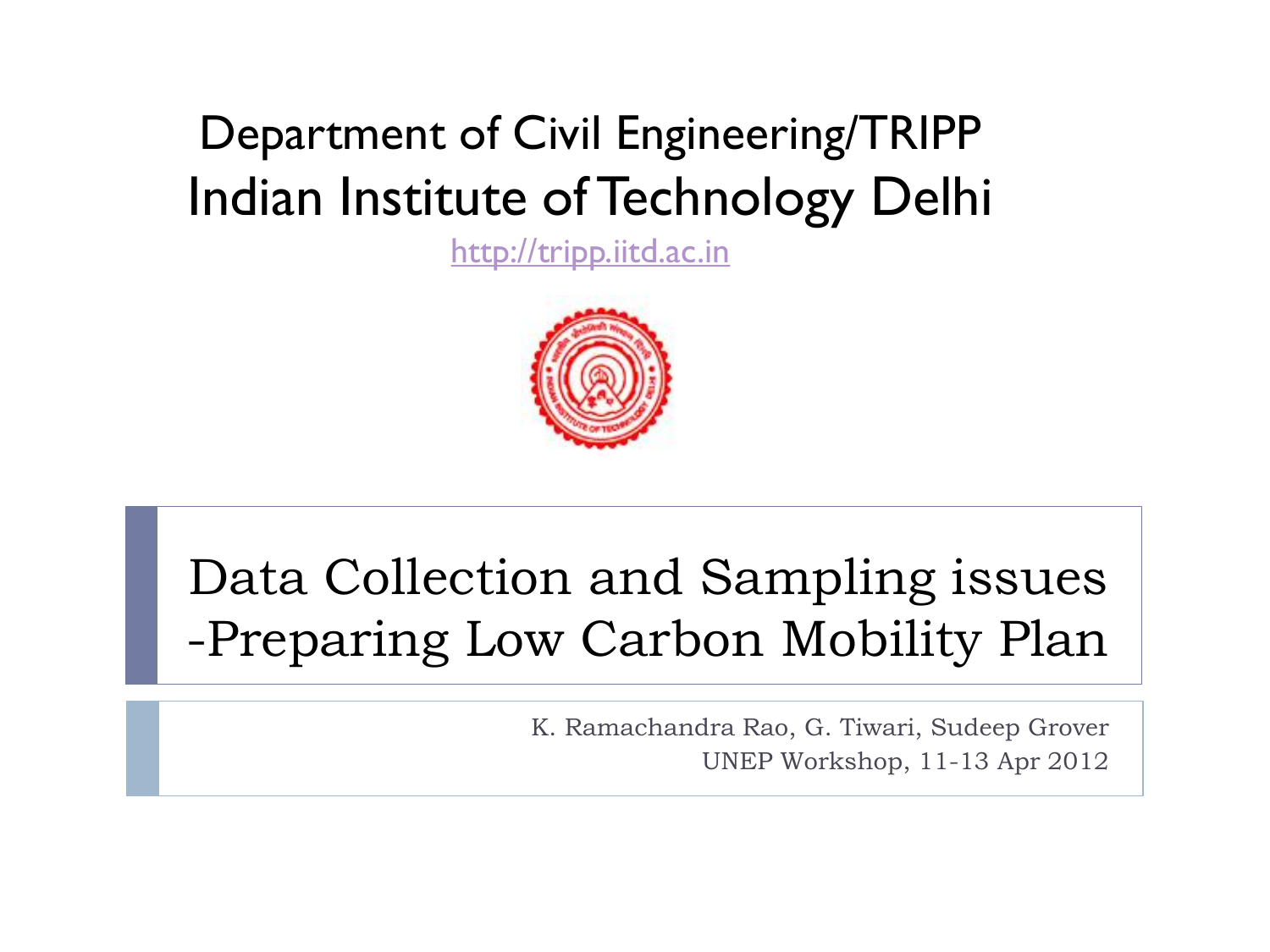# Outline

- ▶ Background
- $\blacktriangleright$  Sampling
- Data collection
- Data needs for LCMP
	- ▶ City profile/structure
	- **Transport network inventory**
	- ▶ Public/para-transit system/NMT
	- $\blacktriangleright$  Traffic conditions
	- **Travel demand modelling**
	- **Environmental conditions**
	- Alternative scenario development
- ▶ Case study
	- **Ludhiana: A choice experiment for Low Carbon Mobility options**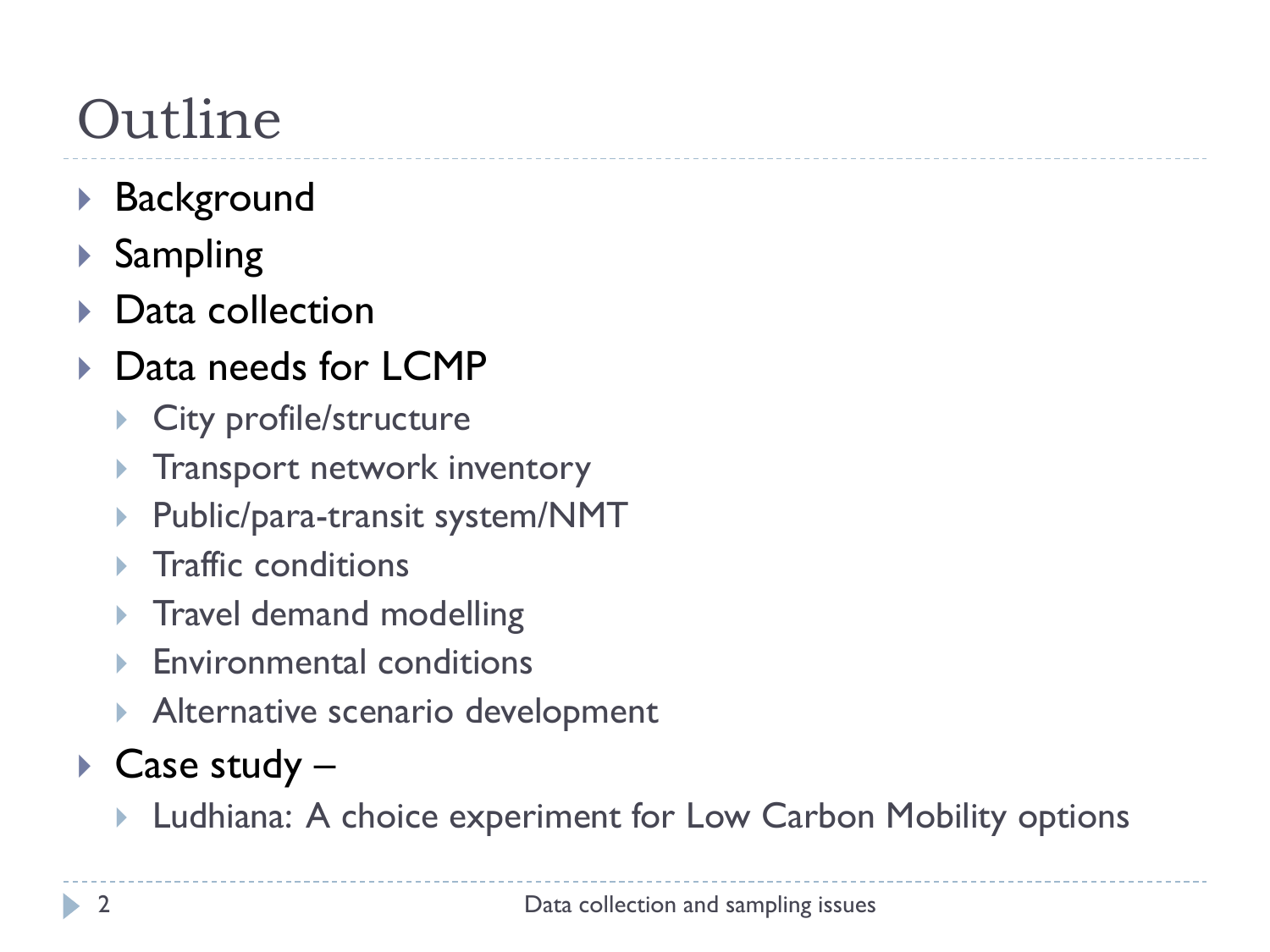# Background

- Data collection is one of the essential part of any planning exercise
- ▶ Most of the transportation planning models are data hungry
- Challenge lies in identifying the data needs and sampling sizes within the allocated budgets while preparing the CMP/LCMP
- $\triangleright$  Need to look at the data requirements and sampling strategies for LCMP
- ▶ Data collected for generating information would be used for decision making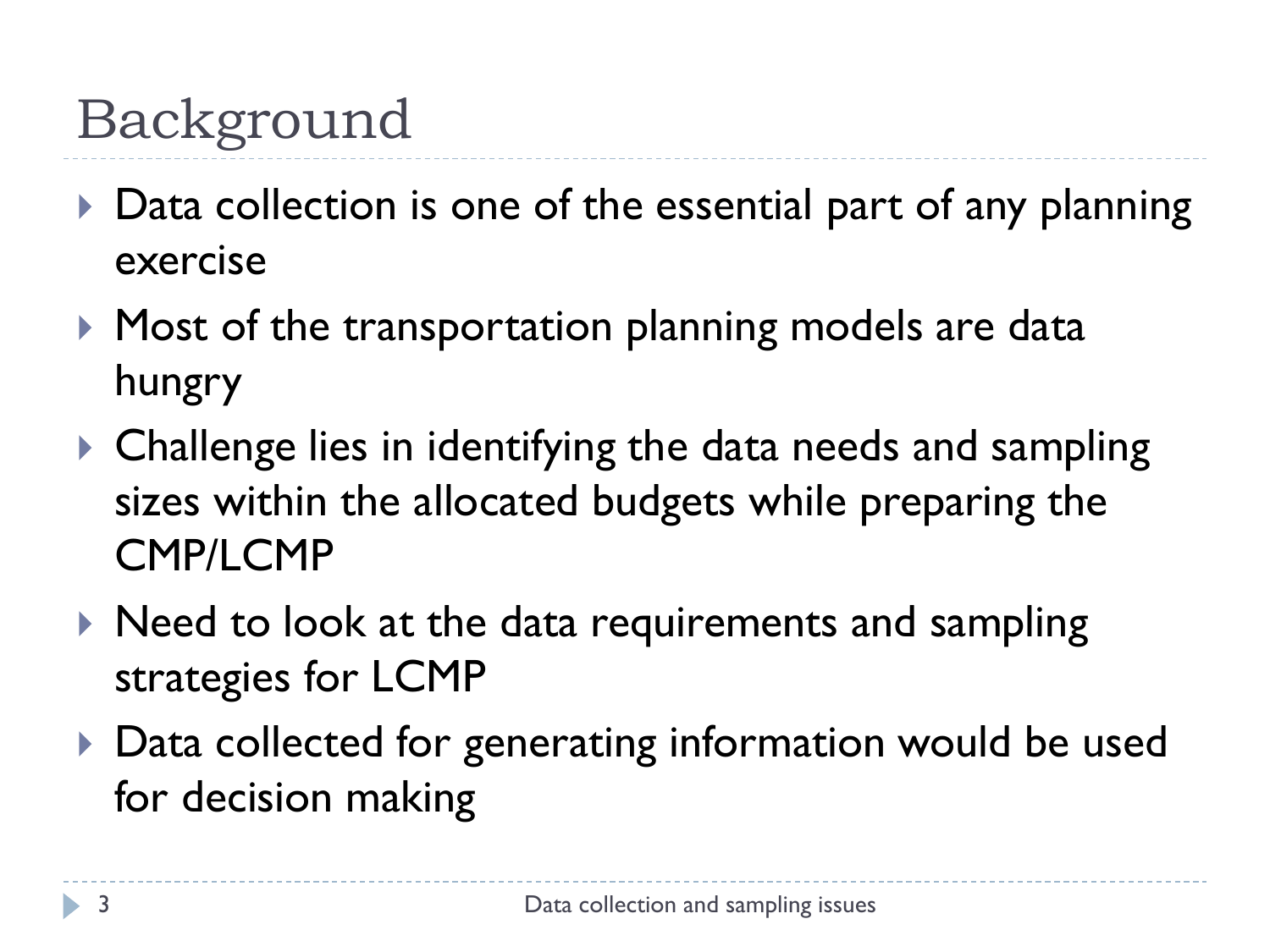# Sampling Plans…

- The selection of a proper sample is an obvious prerequisite to a sample survey
- A sample is defined to be a collection of units which is some part of a larger population and which is specially selected to represent the whole population
- Sampling is often done for reasons of **cost** and **practicality**
- A **sampling plan** is just a method or procedure for specifying how a sample will be taken from a population
- ▶ Methods of sampling:
	- Simple Random Sampling
	- ▶ Stratified Random Sampling
	- Variable fraction stratified random sampling
	- ▶ Cluster Sampling
	- ▶ Multi-stage sampling
	- Systematic sampling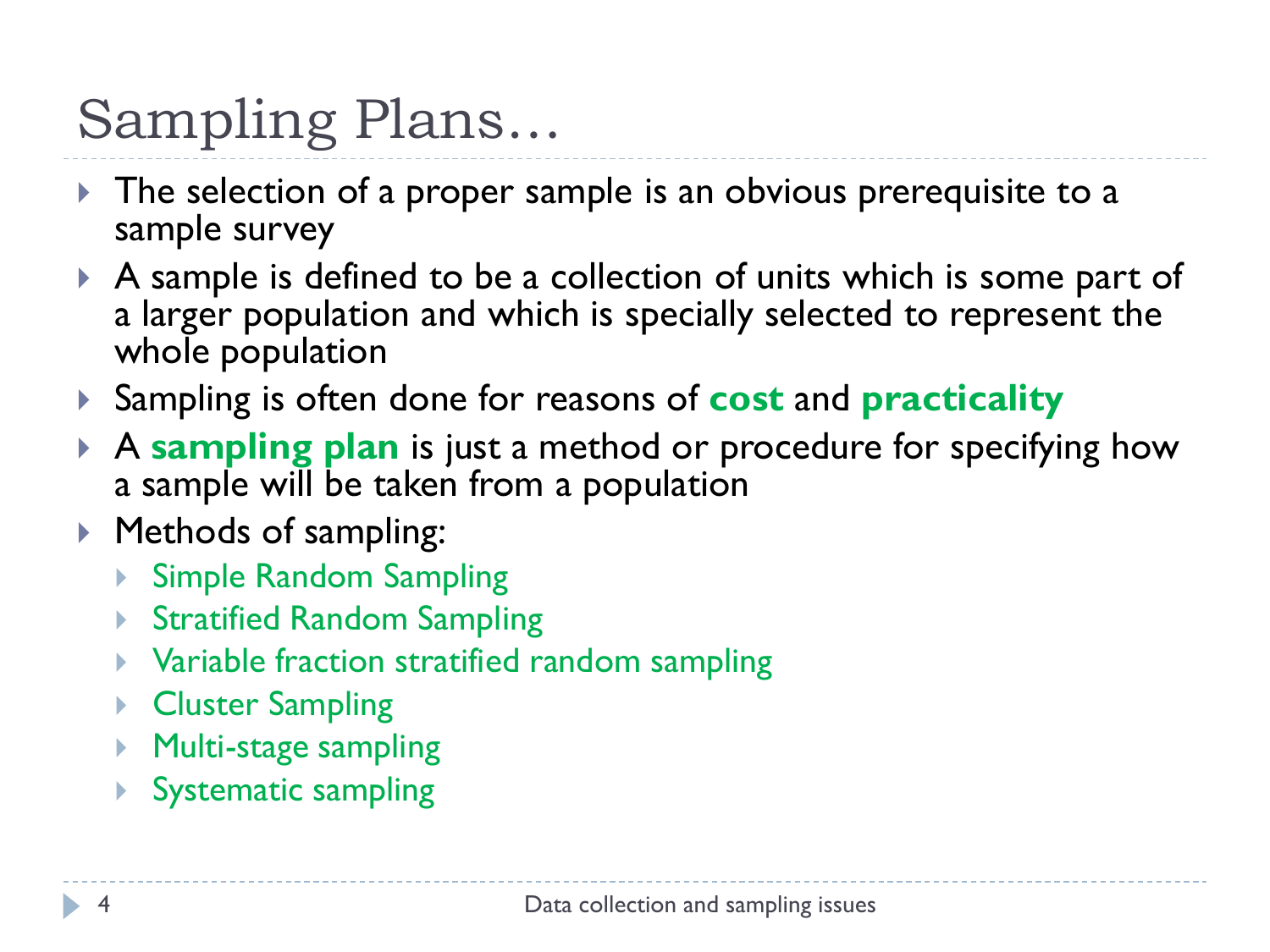# Sampling methods

| 00 | 01 | 02 | 03 | 04 | 05 | 06 | 07 | 08 | 09 |
|----|----|----|----|----|----|----|----|----|----|
| 10 | 11 | 12 | 13 | 14 | 15 | 16 | 17 | 18 | 19 |
| 20 | 21 | 22 | 23 | 24 | 25 | 26 | 27 | 28 | 29 |
| 30 | 31 | 32 | 33 | 34 | 35 | 36 | 37 | 38 | 39 |
| 40 | 41 | 42 | 43 | 44 | 45 | 46 | 47 | 48 | 49 |
| 50 | 51 | 52 | 53 | 54 | 55 | 56 | 57 | 58 | 59 |
| 60 | 61 | 62 | 63 | 64 | 65 | 66 | 67 | 68 | 69 |
| 70 | 71 | 72 | 73 | 74 | 75 | 76 | 77 | 78 | 79 |
| 80 | 81 | 82 | 83 | 84 | 85 | 86 | 87 | 88 | 89 |
| 90 | 91 | 92 | 93 | 94 | 95 | 96 | 97 | 98 | 99 |

A Population of 100 Sampling Units with Identifiers

| $00\,$ | 01 | 02 | 03 | 04 | 05 | 06 | 07 | 08 | 09 |
|--------|----|----|----|----|----|----|----|----|----|
| 10     | 11 | 12 | 13 | 14 | 15 | 16 | 17 | 18 | 19 |
| 20     | 21 | 22 | 23 | 24 | 25 | 26 | 27 | 28 | 29 |
| 30     | 31 | 32 | 33 | 34 | 35 | 36 | 37 | 38 | 39 |
| 40     | 41 | 42 | 43 | 44 | 45 | 46 | 47 | 48 | 49 |
| 50     | 51 | 52 | 53 | 54 | 55 | 56 | 57 | 58 | 59 |
| 60     | 61 | 62 | 63 | 64 | 65 | 66 | 67 | 68 | 69 |
| 70     | 71 | 72 | 73 | 74 | 75 | 76 | 77 | 78 | 79 |
| 80     | 81 | 82 | 83 | 84 | 85 | 86 | 87 | 88 | 89 |
| 90     | 91 | 92 | 93 | 94 | 95 | 96 | 97 | 98 | 99 |

A Simple Random Sample of 10 Sampling Units<br>
Data collection and sampling issues

h.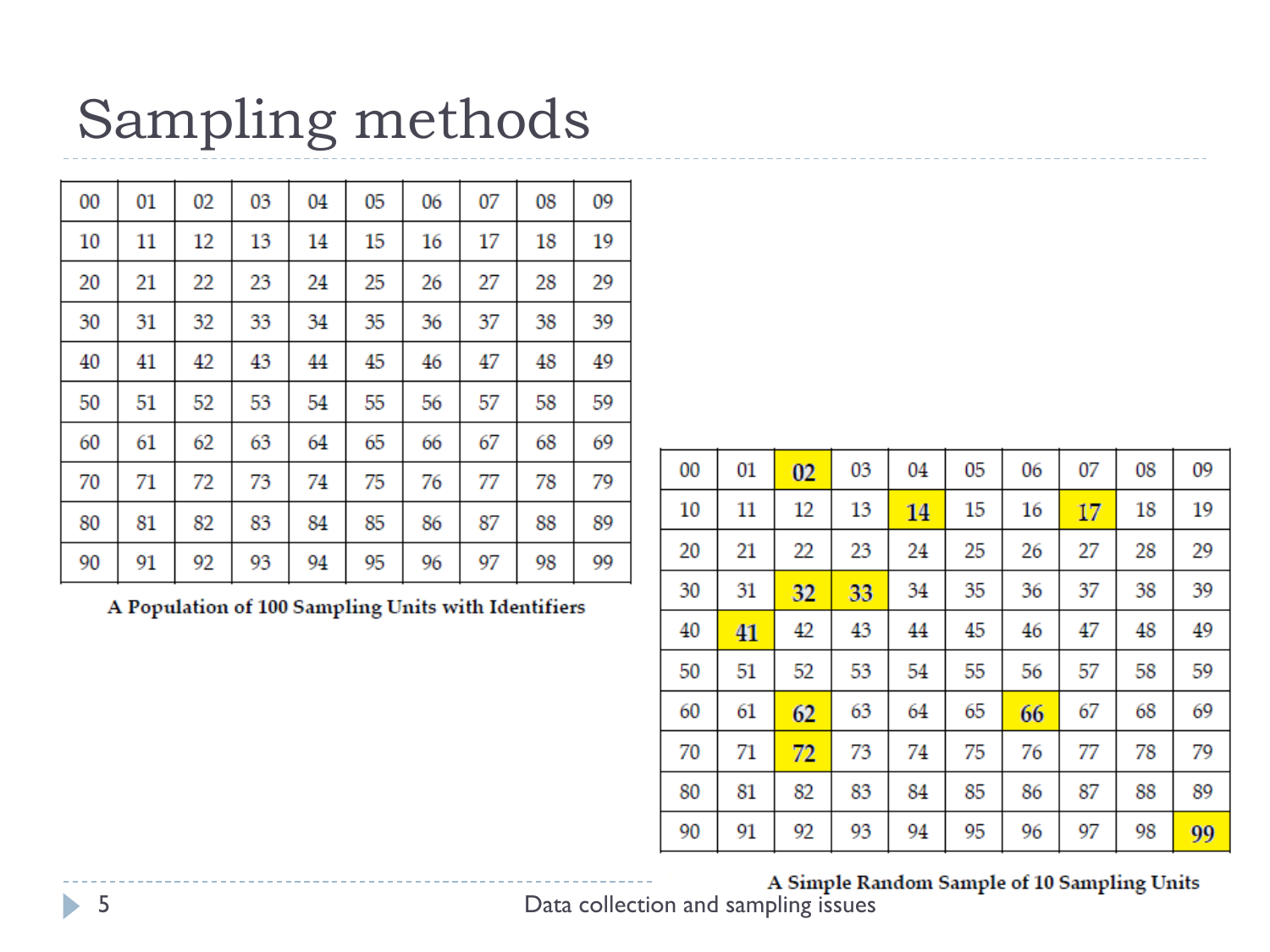|        | 09 | 08 | 07 | 06 | 05 | 04 | 03 | 02 | 01 | 00 |
|--------|----|----|----|----|----|----|----|----|----|----|
|        | 19 | 18 | 17 | 16 | 15 | 14 | 13 | 12 | 11 | 10 |
| Female | 29 | 28 | 27 | 26 | 25 | 24 | 23 | 22 | 21 | 20 |
|        | 39 | 38 | 37 | 36 | 35 | 34 | 33 | 32 | 31 | 30 |
|        | 49 | 48 | 47 | 46 | 45 | 44 | 43 | 42 | 41 | 40 |
| Male   | 59 | 58 | 57 | 56 | 55 | 54 | 53 | 52 | 51 | 50 |
|        | 69 | 68 | 67 | 66 | 65 | 64 | 63 | 62 | 61 | 60 |
|        | 79 | 78 | 77 | 76 | 75 | 74 | 73 | 72 | 71 | 70 |
|        | 89 | 88 | 87 | 86 | 85 | 84 | 83 | 82 | 81 | 80 |
|        | 99 | 98 | 97 | 96 | 95 | 94 | 93 | 92 | 91 | 90 |

Sampling methods

#### A Simple Random Sample from a Stratified Population

|        | 09 | 08 | 07 | 06 | 05 | 04 | 03 | 02 | 01 | 00 |
|--------|----|----|----|----|----|----|----|----|----|----|
|        | 19 | 18 | 17 | 16 | 15 | 14 | 13 | 12 | 11 | 10 |
| Female | 29 | 28 | 27 | 26 | 25 | 24 | 23 | 22 | 21 | 20 |
|        | 39 | 38 | 37 | 36 | 35 | 34 | 33 | 32 | 31 | 30 |
|        | 49 | 48 | 47 | 46 | 45 | 44 | 43 | 42 | 41 | 40 |
| Male   | 59 | 58 | 57 | 56 | 55 | 54 | 53 | 52 | 51 | 50 |
|        | 69 | 68 | 67 | 66 | 65 | 64 | 63 | 62 | 61 | 60 |
|        | 79 | 78 | 77 | 76 | 75 | 74 | 73 | 72 | 71 | 70 |
|        | 89 | 88 | 87 | 86 | 85 | 84 | 83 | 82 | 81 | 80 |
|        | 99 | 98 | 97 | 96 | 95 | 94 | 93 | 92 | 91 | 90 |

 $6$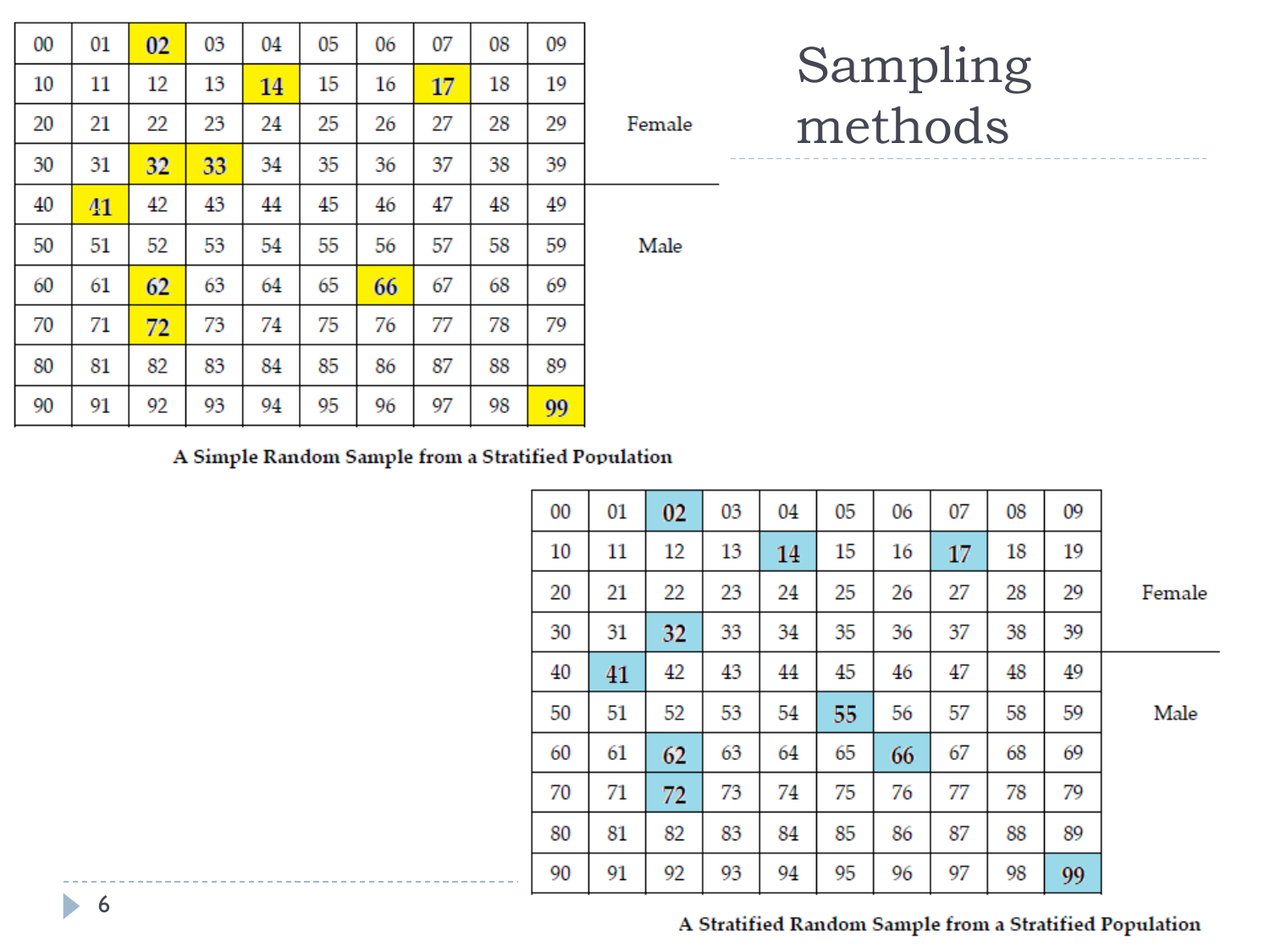|              | Adults 18 and Over |                             |                            |                                        |  |  |  |  |
|--------------|--------------------|-----------------------------|----------------------------|----------------------------------------|--|--|--|--|
| Males $18 +$ |                    |                             |                            |                                        |  |  |  |  |
|              | THE WOMAN          | THE YOUNGER<br><b>WOMAN</b> | THE OLDEST<br><b>WOMAN</b> | THE SECOND<br>YOUNGEST<br><b>WOMAN</b> |  |  |  |  |
|              | <b>THE MAN</b>     | <b>THE MAN</b>              | THE OLDER<br><b>WOMAN</b>  | <b>THE YOUNGEST</b><br><b>WOMAN</b>    |  |  |  |  |
| 2            |                    | THE OLDER<br>MAN            | THE OLDER<br>MAN           | THE OLDER<br>MAN                       |  |  |  |  |
|              |                    |                             | THE OLDEST<br>MAN          | <b>THE YOUNGEST</b><br><b>MAN</b>      |  |  |  |  |

#### Sampling methods

#### **EVEN**

| Males $18 +$ |                  |                           | 3                                  |                                        |
|--------------|------------------|---------------------------|------------------------------------|----------------------------------------|
|              | <b>THE WOMAN</b> | THE OLDER<br><b>WOMAN</b> | THE OLDEST<br><b>WOMAN</b>         | THE OLDEST<br><b>WOMAN</b>             |
|              | <b>THE MAN</b>   | <b>THE WOMAN</b>          | <b>THE YOUNGER</b><br><b>WOMAN</b> | THE SECOND<br>YOUNGEST<br><b>WOMAN</b> |
| 2            |                  | <b>THE OLDER</b><br>MAN   | <b>THE OLDER</b><br>MAN            | <b>THE YOUNGEST</b><br>MAN             |
| з            |                  |                           | THE SECOND<br><b>OLDEST MAN</b>    | THE SECOND<br>OLDERT MAN               |

#### **Examples of Respondent Selection Grids**

| 00 | 01 | 02 | 03 | 04 | 05 | 06 | 07 | 08 | 09 |        |
|----|----|----|----|----|----|----|----|----|----|--------|
| 10 | 11 | 12 | 13 | 14 | 15 | 16 | 17 | 18 | 19 |        |
| 20 | 21 | 22 | 23 | 24 | 25 | 26 | 27 | 28 | 29 | Female |
| 30 | 31 | 32 | 33 | 34 | 35 | 36 | 37 | 38 | 39 |        |
| 40 | 41 | 42 | 43 | 44 | 45 | 46 | 47 | 48 | 49 |        |
| 50 | 51 | 52 | 53 | 54 | 55 | 56 | 57 | 58 | 59 | Male   |
| 60 | 61 | 62 | 63 | 64 | 65 | 66 | 67 | 68 | 69 |        |
| 70 | 71 | 72 | 73 | 74 | 75 | 76 | 77 | 78 | 79 |        |
| 80 | 81 | 82 | 83 | 84 | 85 | 86 | 87 | 88 | 89 |        |
| 90 | 91 | 92 | 93 | 94 | 95 | 96 | 97 | 98 | 99 |        |

#### $\blacktriangleright$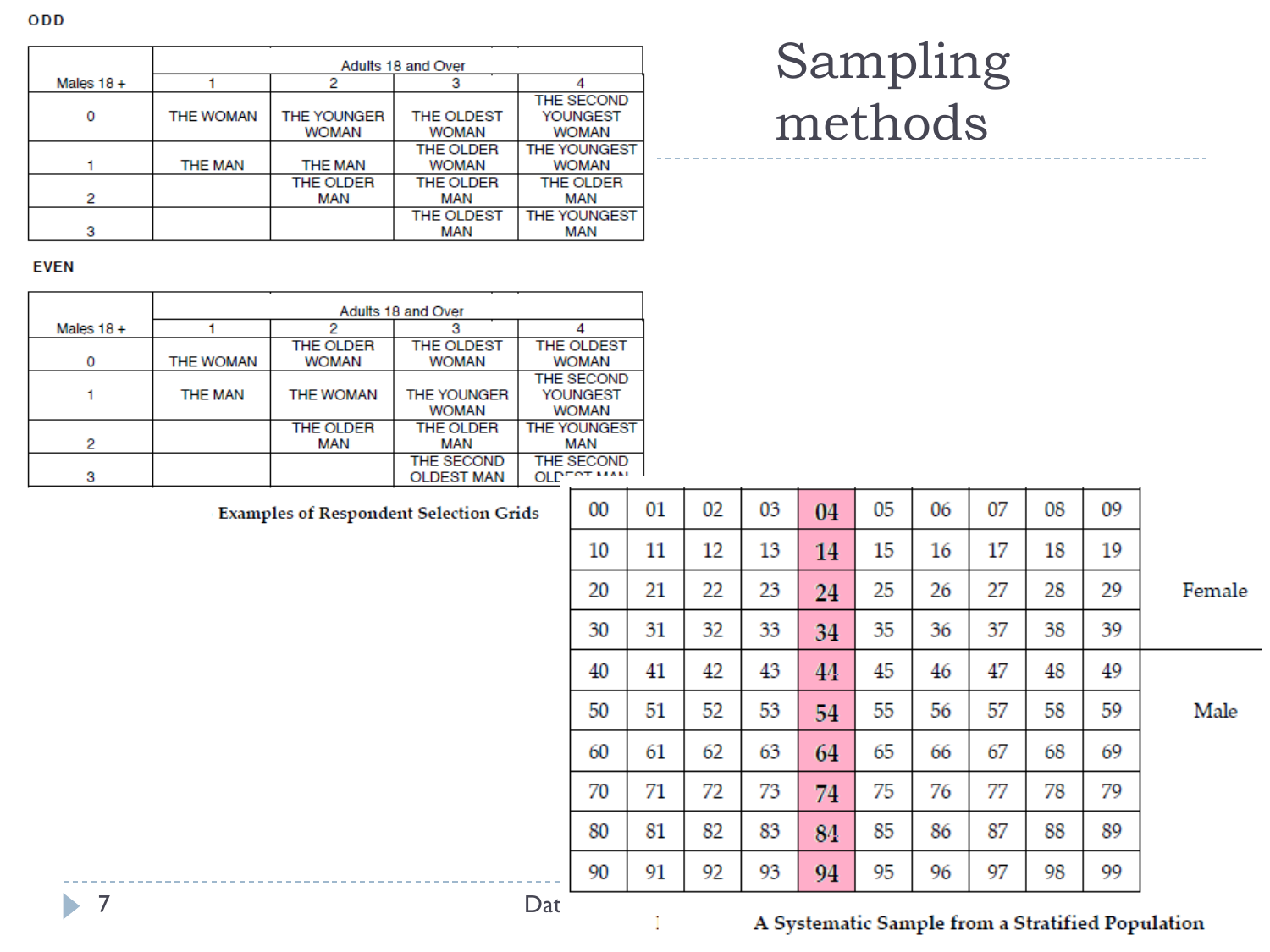# Target population

- ▶ The target population is the complete group about which one would like to collect information.
- If The elements of this group may be people, households, vehicles, geographical areas or any other discrete units
- The definition of the target population will, in many cases, follow directly from the objectives of the survey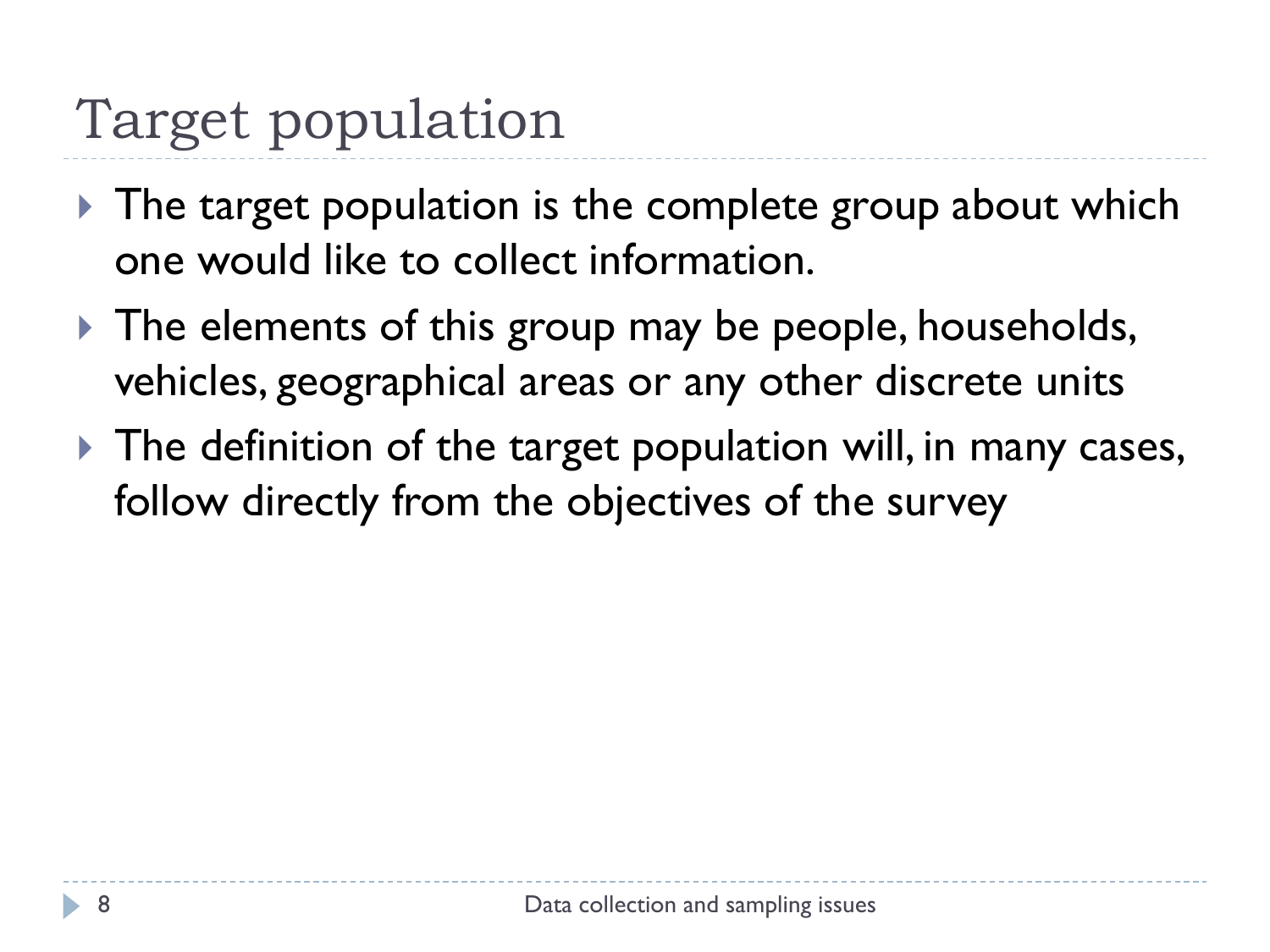# Data collection and survey process

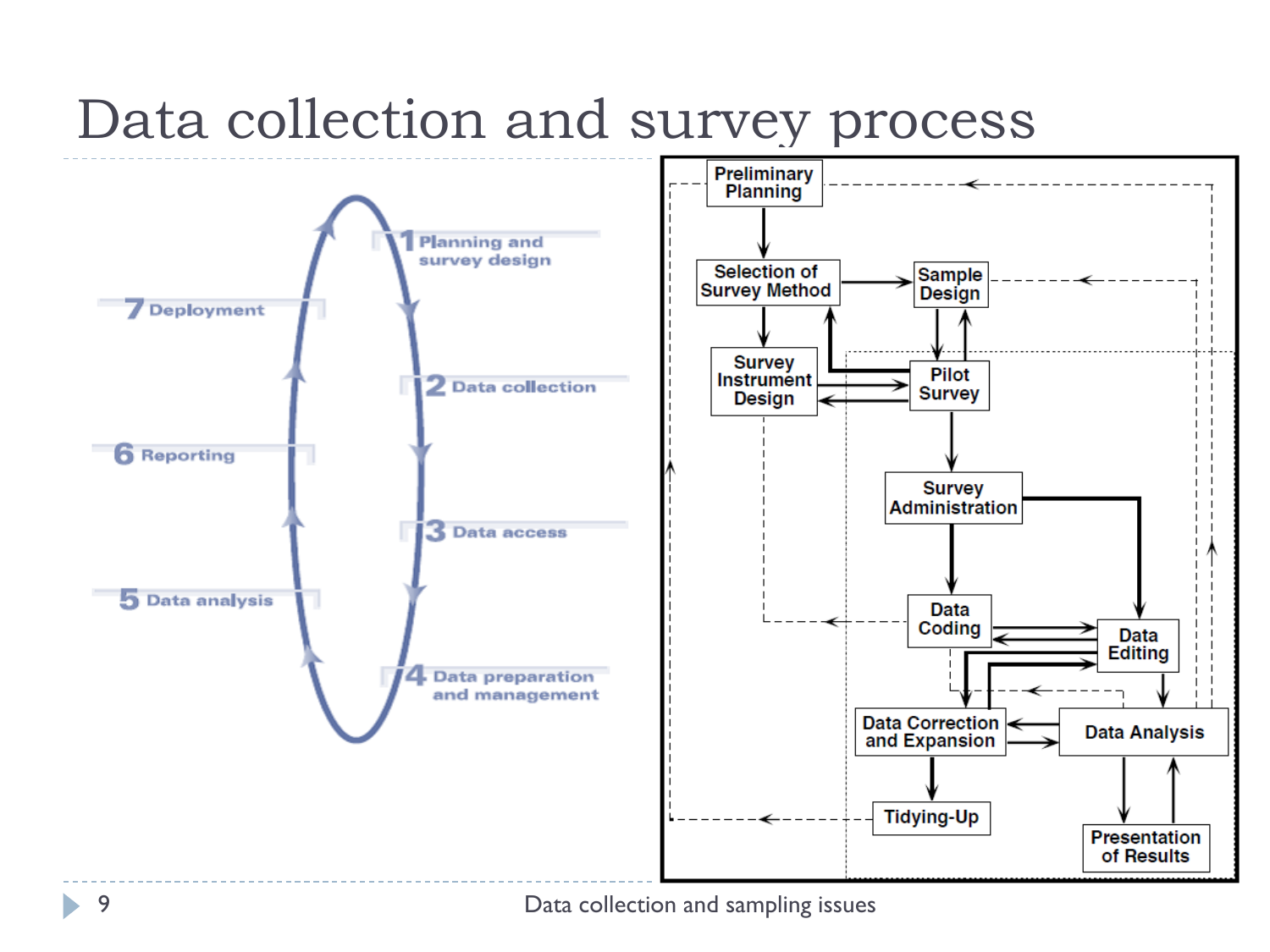# Data collection methods

- ▶ Documentary searches
- ▶ Observational surveys
- ▶ Household self-completion surveys
- ▶ Telephone surveys
- **Intercept surveys**
- ▶ Household personal interview surveys
- ▶ Group surveys
- ▶ In-depth surveys
- $\triangleright$  IT Wireless technology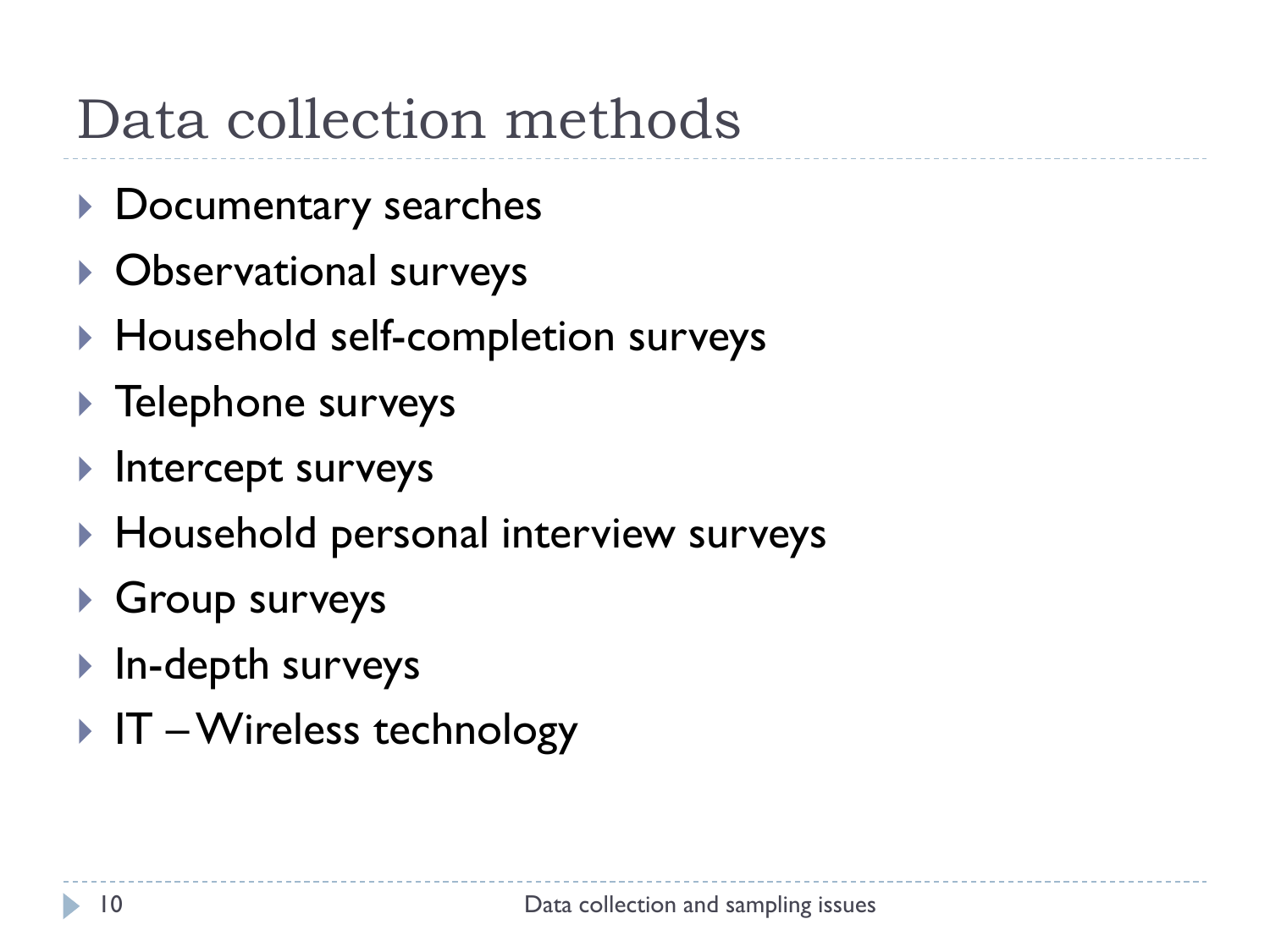## LCMP

| <b>Data required</b>         | <b>Description</b>                          | <b>LCMP</b> | <b>CMP</b> |
|------------------------------|---------------------------------------------|-------------|------------|
|                              | <b>Geographical location</b>                | Y           | Y          |
| Location                     | <b>Climatic condition</b>                   | Y           |            |
| Land area                    | Total land area                             | Ÿ           | Ÿ          |
|                              | <b>Growth pattern</b>                       | Y           |            |
|                              | <b>Identification of notified areas</b>     | Y           |            |
| <b>Regional linkages</b>     |                                             | Ÿ           | Y          |
|                              | Population growth trend                     | Y           | Y          |
| Demography                   | Number and size of HH                       | Y           | Y          |
|                              | <b>Age-sex pyramid</b>                      | Y           |            |
|                              | Population by social group*                 | Y           |            |
| Socio-economic data          | Population by income/expenditure at<br>zone | Y           | Y          |
|                              | Vehicle ownership by social group           | Y           | Y          |
| $\blacktriangleright$<br>-11 | Data collection and sampling issues         |             |            |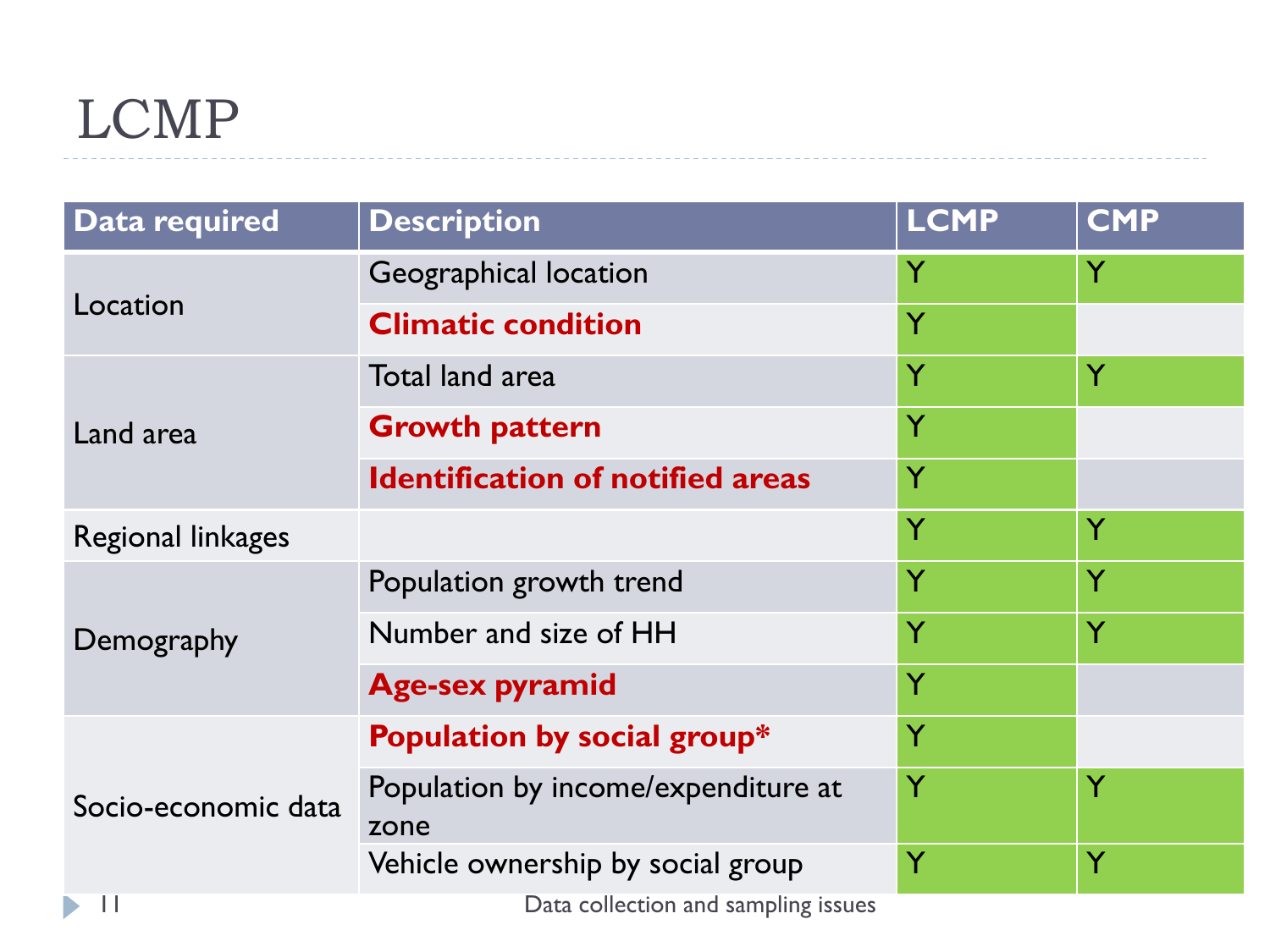# City profile: demography - sampling

 Age sex pyramid: A **population pyramid**, also called an **age structure diagram**, is a graphical illustration that shows the distribution of various age groups in a **population** which forms the shape of a **pyramid** when the population is growing

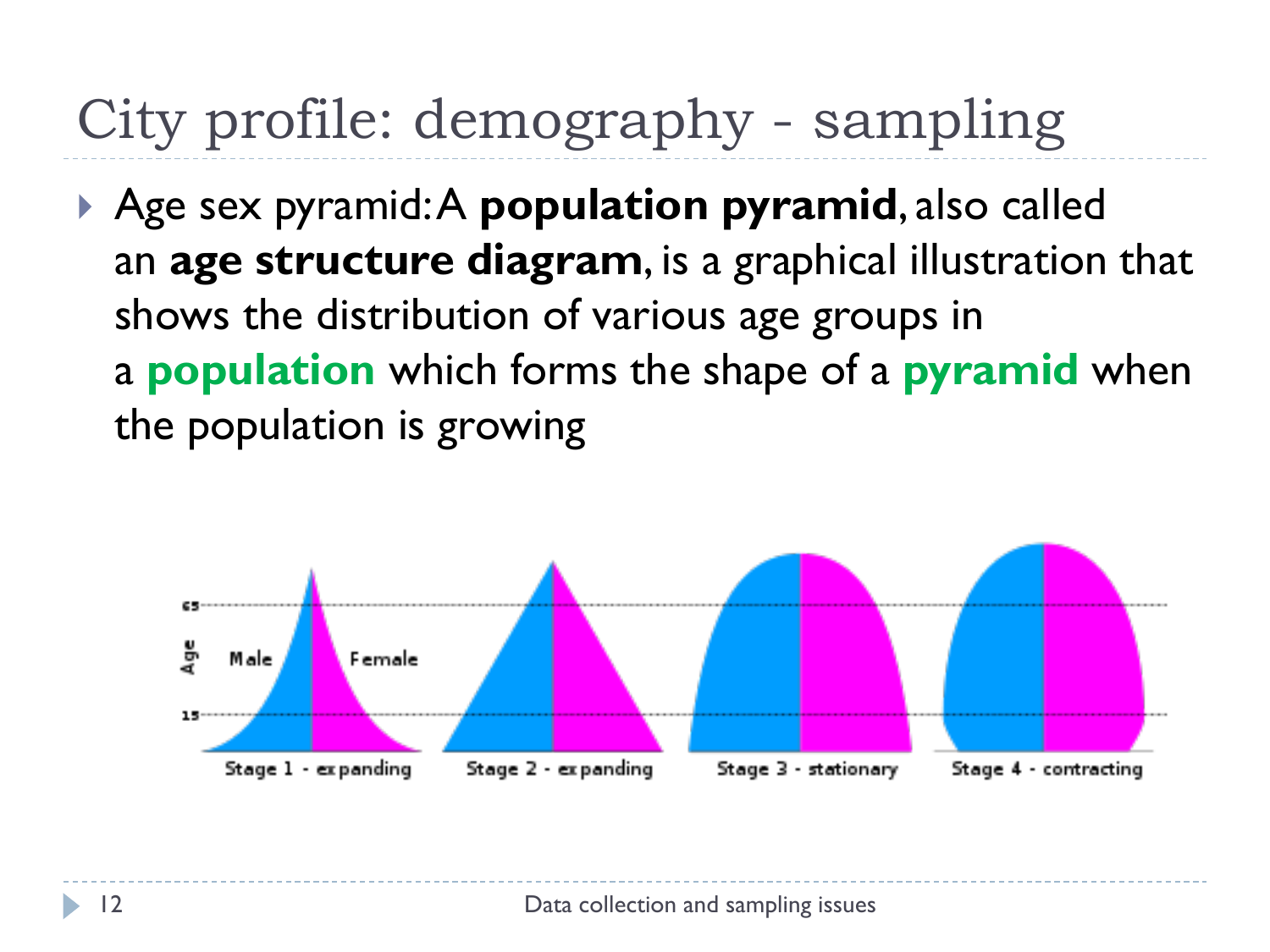# City structure: mix intensity - sampling

| Data required                   | <b>Description</b>                                                        | <b>LCMP</b> | <b>CMP</b>   |
|---------------------------------|---------------------------------------------------------------------------|-------------|--------------|
| Land use pattern                | Map                                                                       |             |              |
| Population density              | Disaggregated at the level of study                                       |             | $\checkmark$ |
| <b>Mix intensity</b>            | Determined by job-housing ratio or<br>balance in a zone or level of study |             |              |
| Land consumption by<br>land use |                                                                           |             |              |

h.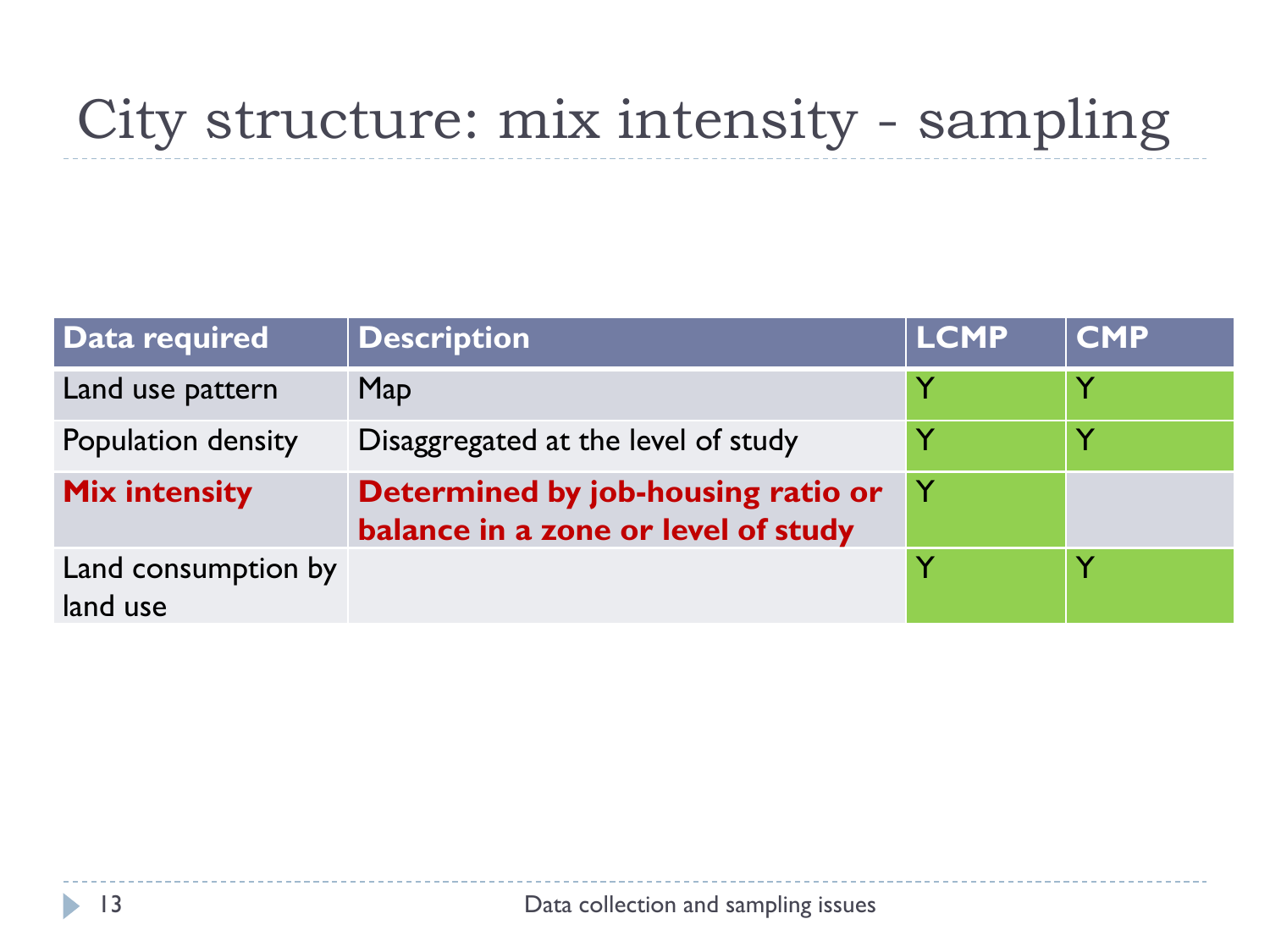#### Transport Network Inventory –Pedestrians population \_\_\_\_\_\_\_\_\_\_\_\_\_\_\_\_\_

| <b>Data required</b> | <b>Description</b>                        | <b>LCMP</b> | <b>CMP</b> |
|----------------------|-------------------------------------------|-------------|------------|
|                      | Width                                     | Y           | Y          |
|                      | Single sided/both side                    | Y           | Ÿ          |
|                      | Continuity                                | Y           | Ÿ          |
| Footpath             | Encroachment by other activity/vehicles   | Y           | Ÿ          |
|                      | <b>Pavement condition</b>                 | Y           | Y          |
|                      | <b>Lighting</b>                           | Ÿ           |            |
|                      | Clear markings                            | Ÿ           | Y          |
|                      | Signalized crossing                       | Y           | Ÿ          |
|                      | Level/raised crossing                     | Y           | Ÿ          |
| Intersections        | Traffic calming tools like speed breakers | Y           | Y          |
|                      | <b>Intermediate crossing sections</b>     | Y           |            |
|                      | <b>Crossing distance</b>                  | Ý           | Y          |
|                      | <b>Barrier free access to bus stops</b>   | Y           |            |
| <b>Access</b>        | <b>Barrier free access to footpaths</b>   | Ý           |            |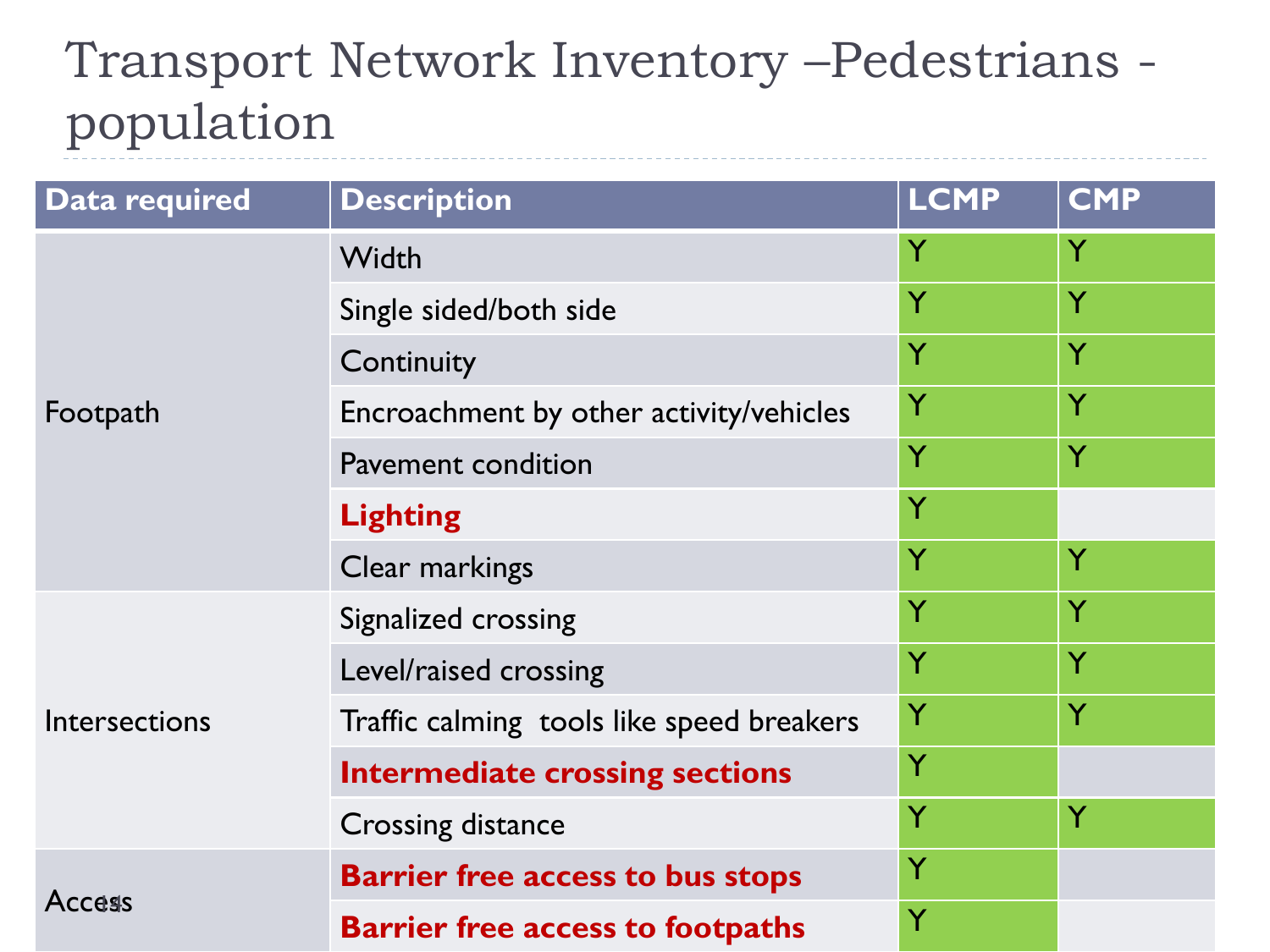#### Transport Network Inventory – NMV population

| <b>Data required</b> | <b>Description</b>                                 | <b>LCMP</b> | <b>CMP</b> |
|----------------------|----------------------------------------------------|-------------|------------|
|                      | Cycle lanes/tracks                                 |             | Y          |
|                      | Width of cycle lanes/tracks                        |             | Y          |
|                      | Both sided/single sided                            | Y           | Ÿ          |
| Lanes                | Encroachment by other activity/vehicles            | Y           | Y          |
|                      | <b>Lighting</b>                                    | Y           |            |
|                      | <b>Pavement condition</b>                          | Y           | Ÿ          |
|                      | Signalized intersections                           | Y           | Ÿ          |
| Intersection         | Traffic calming tools                              |             | Y          |
| treatment            | <b>Traffic calming for access to</b><br>properties | Y           |            |
|                      | <b>Number of parking</b>                           | Y           |            |
| Parking              | <b>Distance of parking from PT stop</b>            | Y           |            |
|                      | <b>Parking charges</b>                             |             |            |
| 15                   | Data collection and sampling issues                |             |            |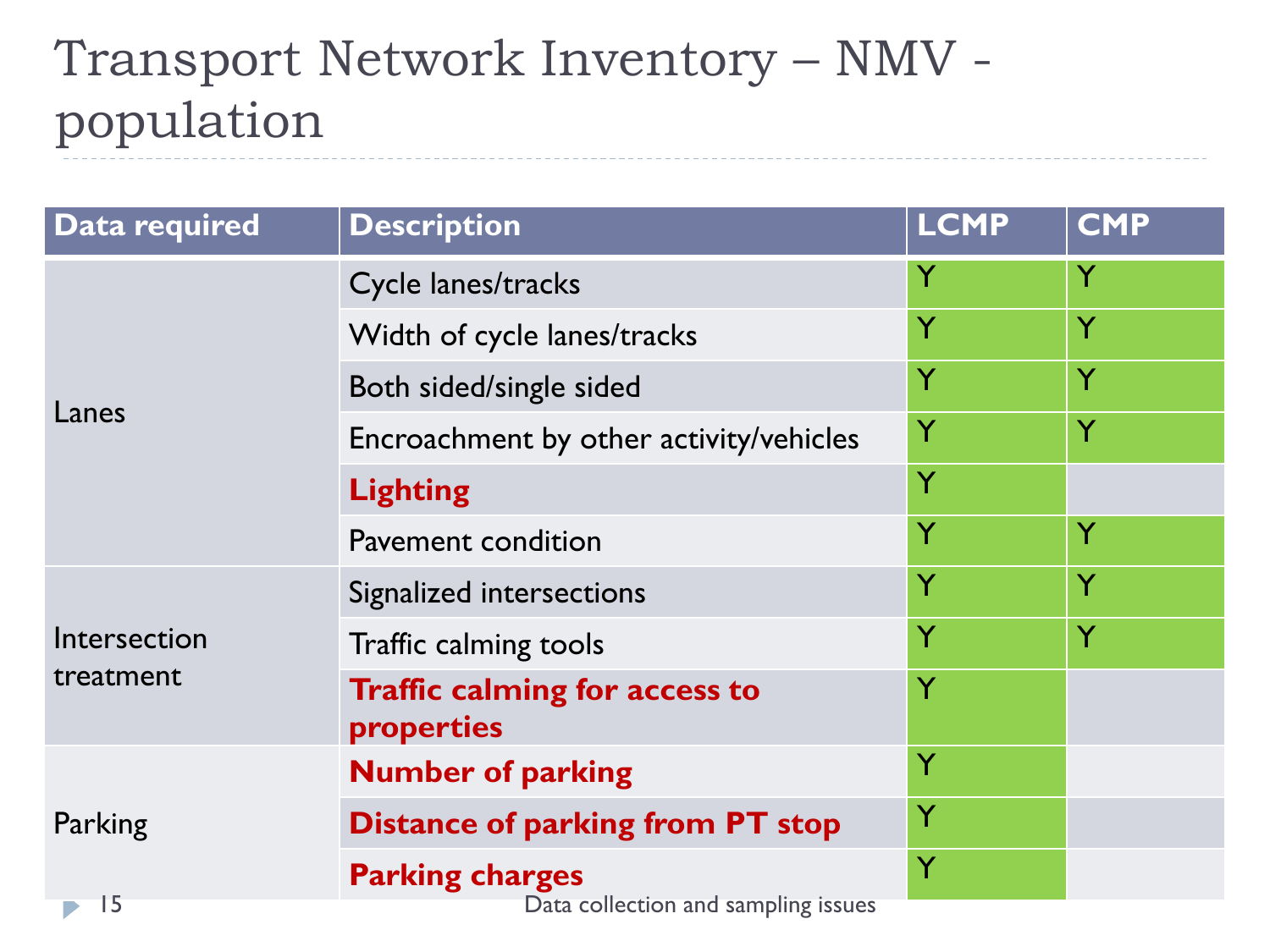### Transport Network Inventory – Para-transit Autos and Cycle Rickshaws - population

| Data required                   | <b>Description</b>                                              | <b>LCMP</b> | <b>CMP</b> |
|---------------------------------|-----------------------------------------------------------------|-------------|------------|
| Para-transit (auto              | Restricted / non-restricted                                     | Y           | Υ          |
| rickshaw and cycle<br>rickshaw) | <b>Number of parking by specification of Y</b><br>parking areas |             |            |
|                                 | <b>Distance of formal parking from bus</b><br>stop              | Y           |            |
|                                 | <b>Distance between parking stations</b>                        | Y           |            |
|                                 | <b>Parking charges</b>                                          | Y           |            |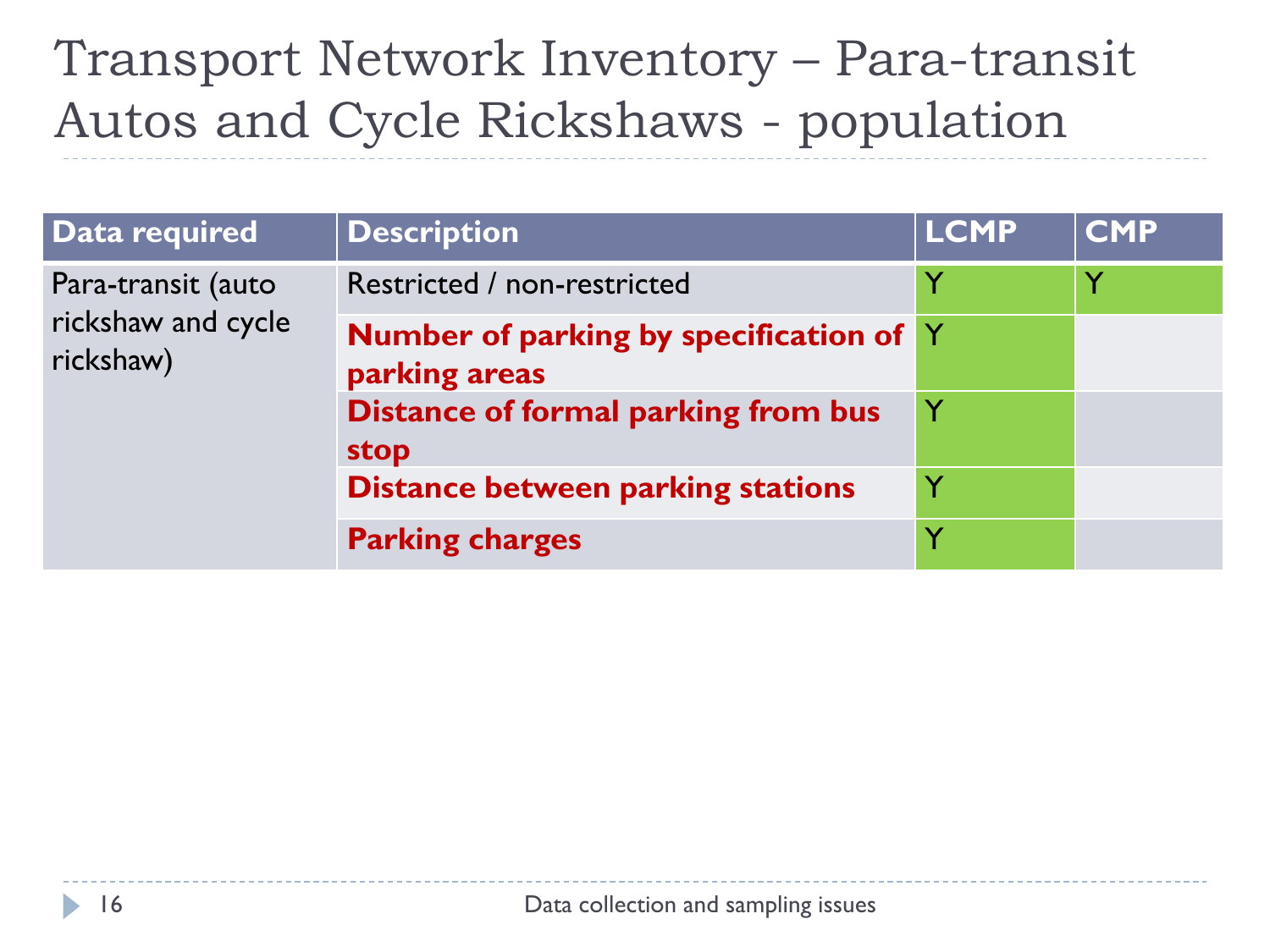## Transport Network Inventory- Public Transport (Bus) - population

| Data required   | <b>Description</b>                               | <b>LCMP</b> | <b>CMP</b>   |
|-----------------|--------------------------------------------------|-------------|--------------|
| Infrastructure  | Dedicated bus lanes (type and<br>description)    | Y           |              |
|                 | Average speed on different roads                 |             | Y            |
| <b>Bus stop</b> | Number of bus stops                              |             | $\checkmark$ |
|                 | Bus stop inventory                               |             | Y            |
|                 | Average distance between bus stop                | Y           |              |
|                 | Location of bus stop with respect to<br>junction |             | Y            |
|                 | Passenger amenities on bus stop                  | $\mathbf v$ | Y            |
|                 | Number of bus terminals                          |             |              |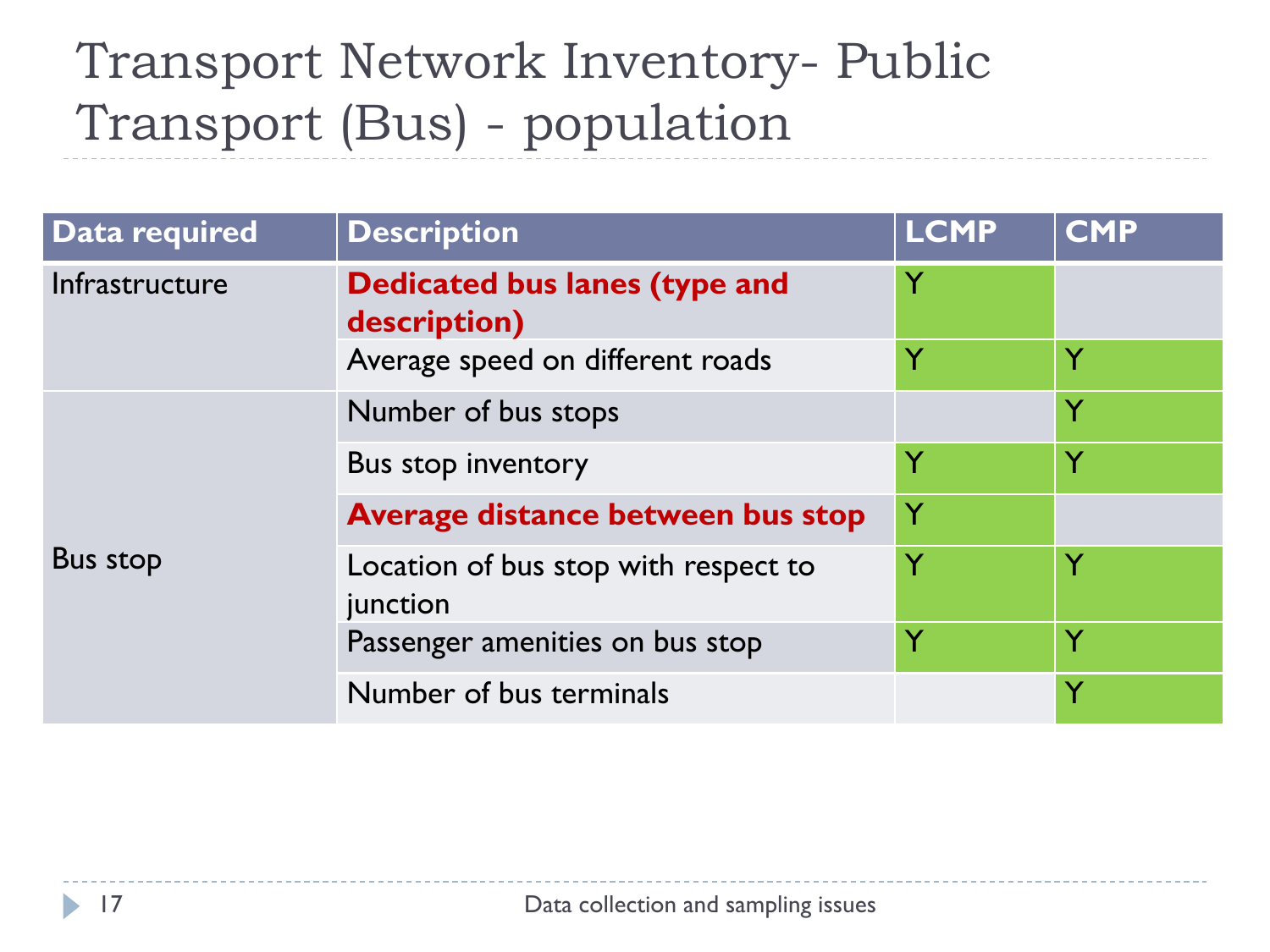#### Transport Network Inventory- Personal Motorized Vehicles - population

| <b>Data required</b> | <b>Description</b>                                             | <b>LCMP</b> | <b>CMP</b> |
|----------------------|----------------------------------------------------------------|-------------|------------|
|                      | <b>ROW</b>                                                     |             | Y          |
|                      | Number of lanes                                                | Y           | Y          |
| Road infrastructure  | Average speed on different roads                               | Y           | Y          |
|                      | Road encroachment                                              |             | Y          |
|                      | <b>Lighting</b>                                                | Y           |            |
|                      | Type of intersection- signalized/un-<br>signalized             | Ý           | Ÿ          |
|                      | Turning time from each direction                               | Ý           |            |
| Intersections        | <b>Signal phasing</b>                                          | Y           |            |
|                      | <b>Existence of Area Traffic Control System</b>                | Y           | Ý          |
|                      | <b>Type of Signal Operation</b>                                |             | Y          |
|                      | Ownership type                                                 |             | Y          |
|                      | Parking regulations                                            |             | Y          |
| Parking              | Number of parking                                              |             | Y          |
| 8                    | Data collection and sampling issues<br>Parking charges by mode |             | Y          |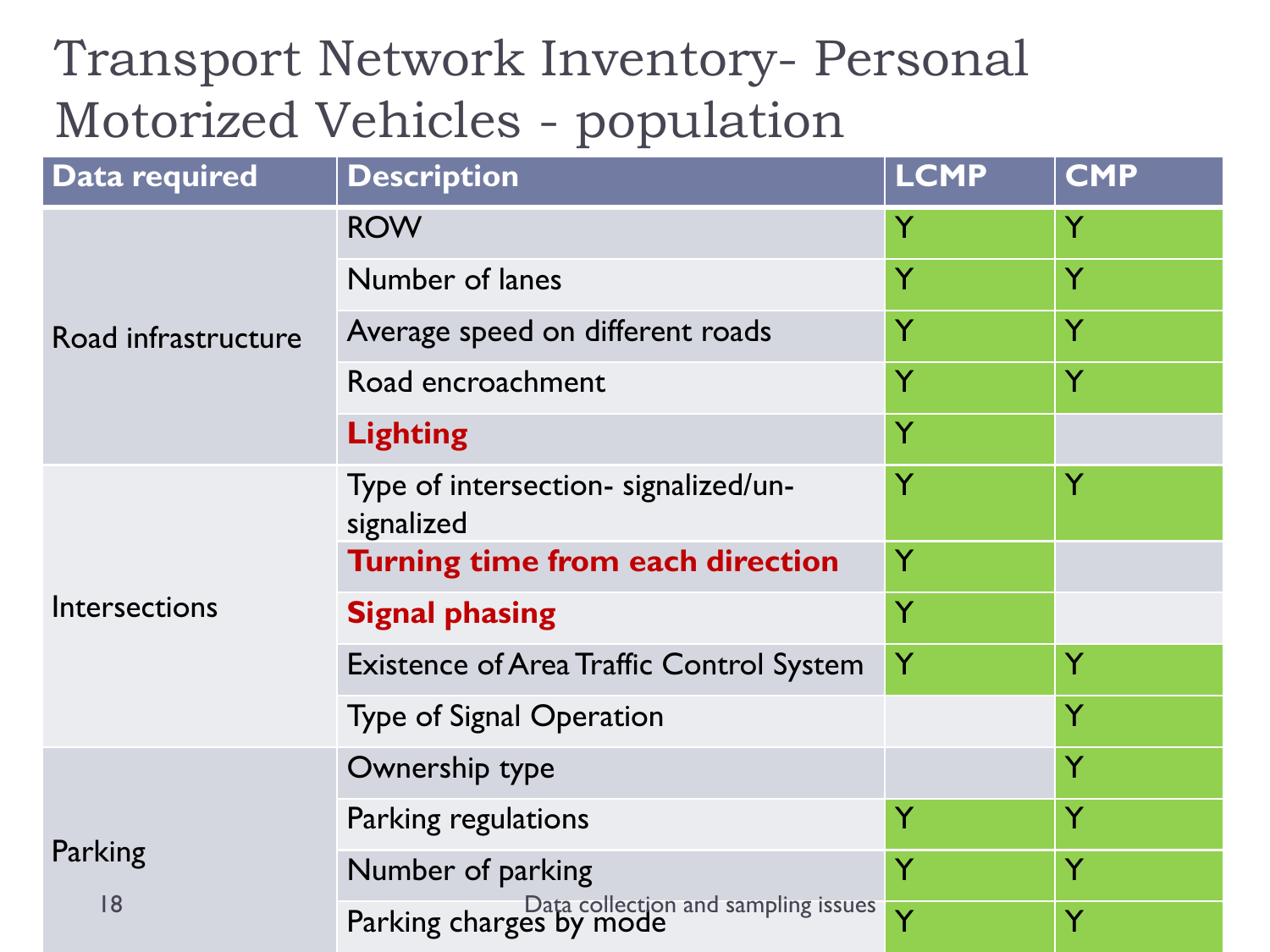## Public Transport Systemsample/population

| <b>Data required</b> | <b>Description</b>                                 | <b>LCMP</b> | <b>CMP</b> |
|----------------------|----------------------------------------------------|-------------|------------|
|                      | Type of ownership                                  |             | Y          |
|                      | Number of bus by type of bus (standard, mini,      | Y           | Ý          |
|                      | low floor), fuel used and age                      |             |            |
| Fleet usage detail   | <b>Fleet utilization rate</b>                      |             |            |
|                      | Vehicular kilometer                                |             | Y          |
|                      | Percentage occupancy- peak hour and average        | Y           | Y          |
|                      | Total passengers per day                           | Y           | Ÿ          |
|                      | Route inventory                                    | Ÿ           | Ÿ          |
|                      | Number of bus routes                               |             | Y          |
| Route detail         | Headway on different routes                        |             | Y          |
|                      | Average route speed                                |             | Y          |
|                      | Service reliability                                |             | Y          |
| Cost and fare        | Operation cost per km                              |             | Ÿ          |
|                      | <b>Tax levied</b>                                  |             |            |
|                      | Fare structure                                     |             | Ÿ          |
|                      | <b>Revenue per km</b>                              |             |            |
| 9                    | Profit/loss<br>Data collection and sampling issues |             | Y          |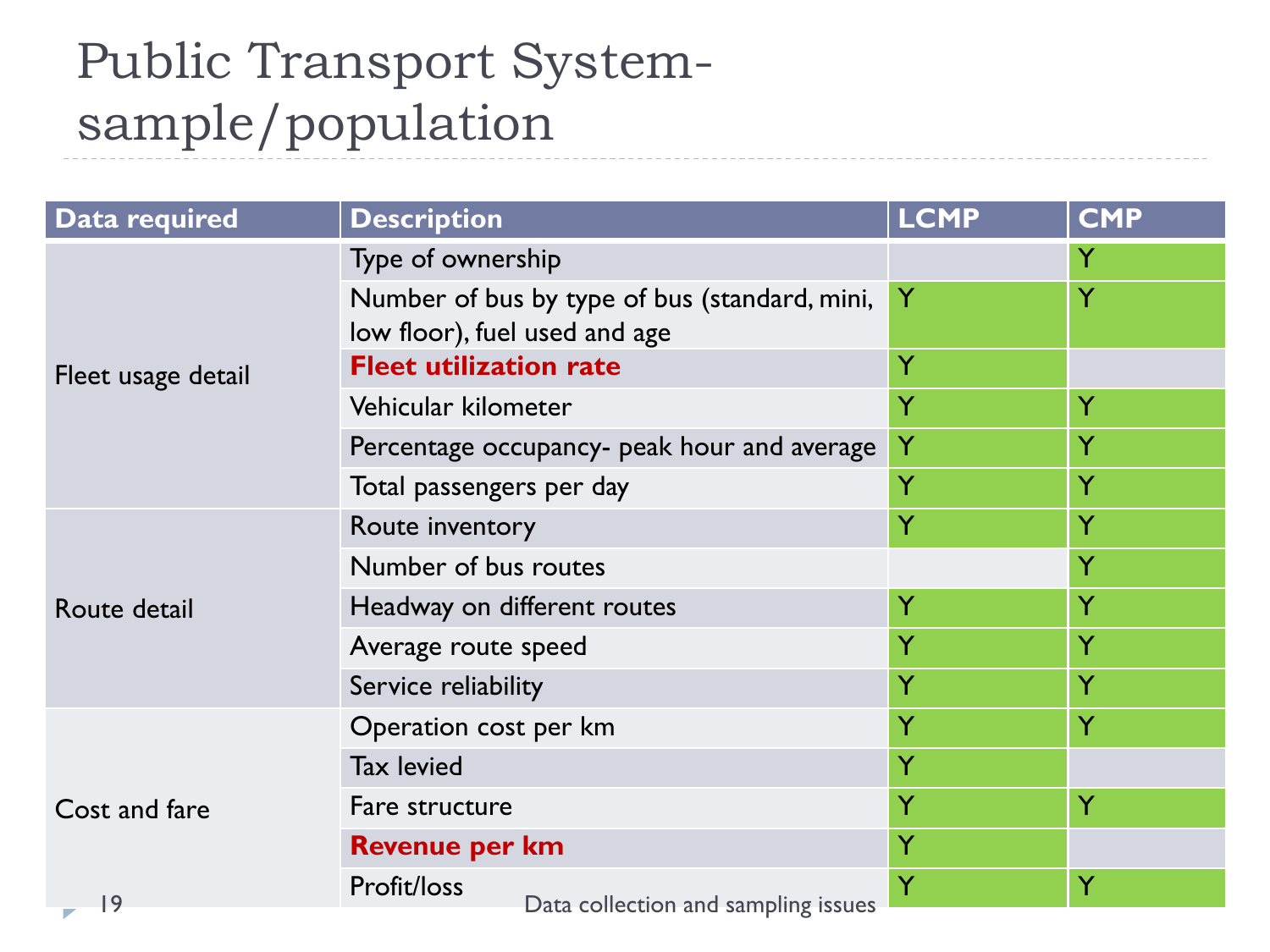### Para-transit System- Auto, Cycle Rickshaw and Shared Auto - population

| <b>Data required</b> | <b>Description</b>                                                                                  | <b>LCMP</b> | <b>CMP</b> |
|----------------------|-----------------------------------------------------------------------------------------------------|-------------|------------|
|                      | Type of ownership                                                                                   | Y           | Y          |
| Fleet usage detail   | Number of para-transit by type (shared,<br>personal autos and cycle rickshaw), fuel used<br>and age | Ý           | Ÿ          |
|                      | Vehicular kilometer                                                                                 | Y           | Y          |
| Route detail         | <b>Route inventory for share auto</b>                                                               | Y           |            |
|                      | Average waiting time for auto, cycle<br>rickshaw and shared auto                                    | Ÿ           |            |
| Cost and fare        | Operation cost per km                                                                               | Y           | Υ          |
|                      | <b>Tax levied</b>                                                                                   | Ÿ           |            |
|                      | Fare structure                                                                                      | Ÿ           | Ÿ          |
|                      | Revenue per km                                                                                      | Y           | Ÿ          |
|                      | Profit/loss                                                                                         |             | Y          |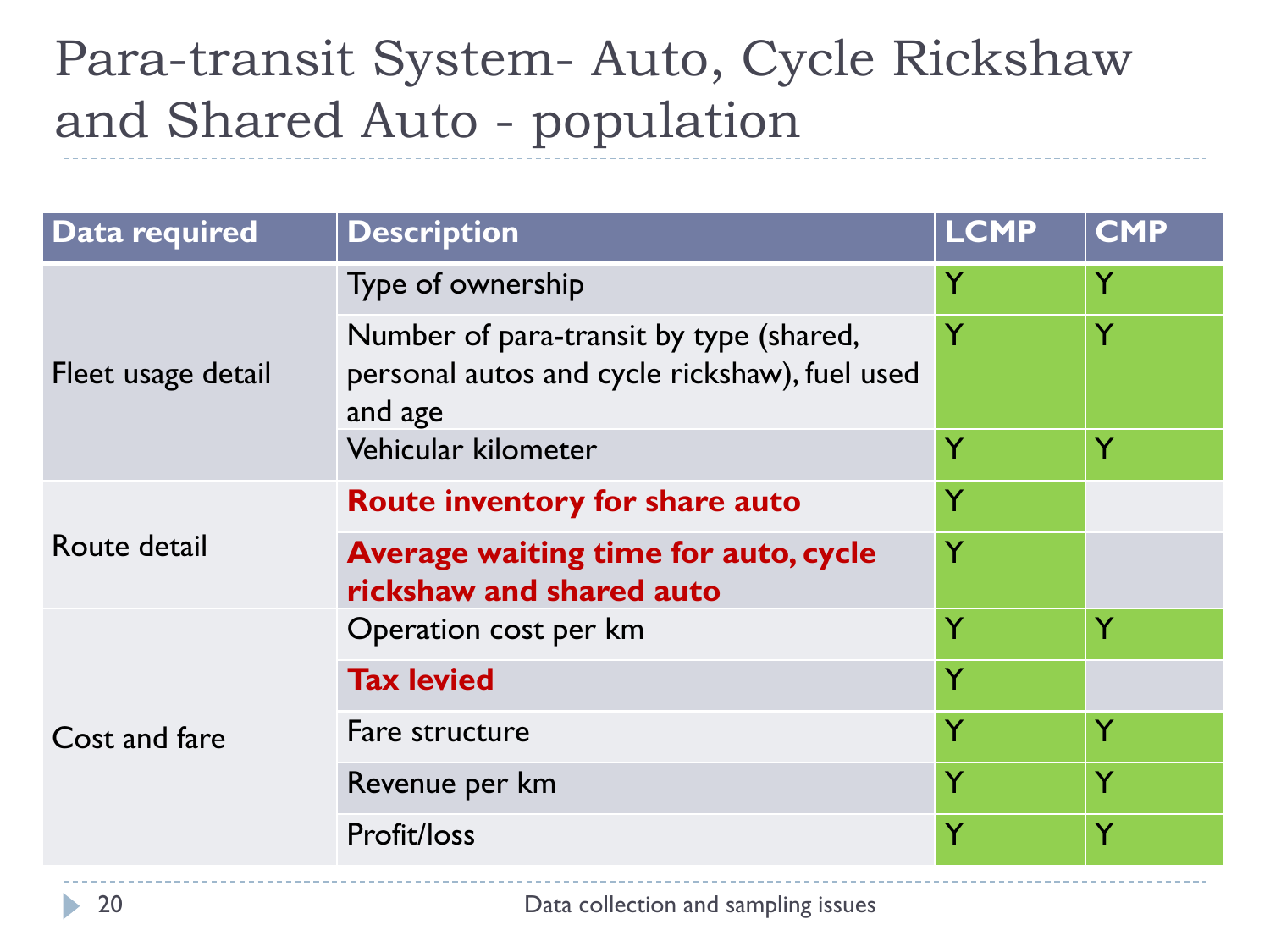## Traffic Study- Condition, Safety And Security - sample

| Data required                   | <b>Description</b>          | <b>LCMP</b>  | <b>CMP</b> |
|---------------------------------|-----------------------------|--------------|------------|
|                                 | Screen line by modes        |              | Y          |
| <b>Traffic count</b>            | At intersection by modes    |              | Y          |
| Delay and Queue<br>length       | Queue length by mode        |              | Y          |
|                                 | <b>Delay by mode</b>        |              |            |
|                                 | Travel speed by mode        |              | Y          |
| Number and location             | <b>By victim mode</b>       |              |            |
| of injury/fatalities on<br>road | <b>By impacting vehicle</b> |              |            |
| <b>Reported crimes</b>          | Disaggregated by mode       | $\checkmark$ |            |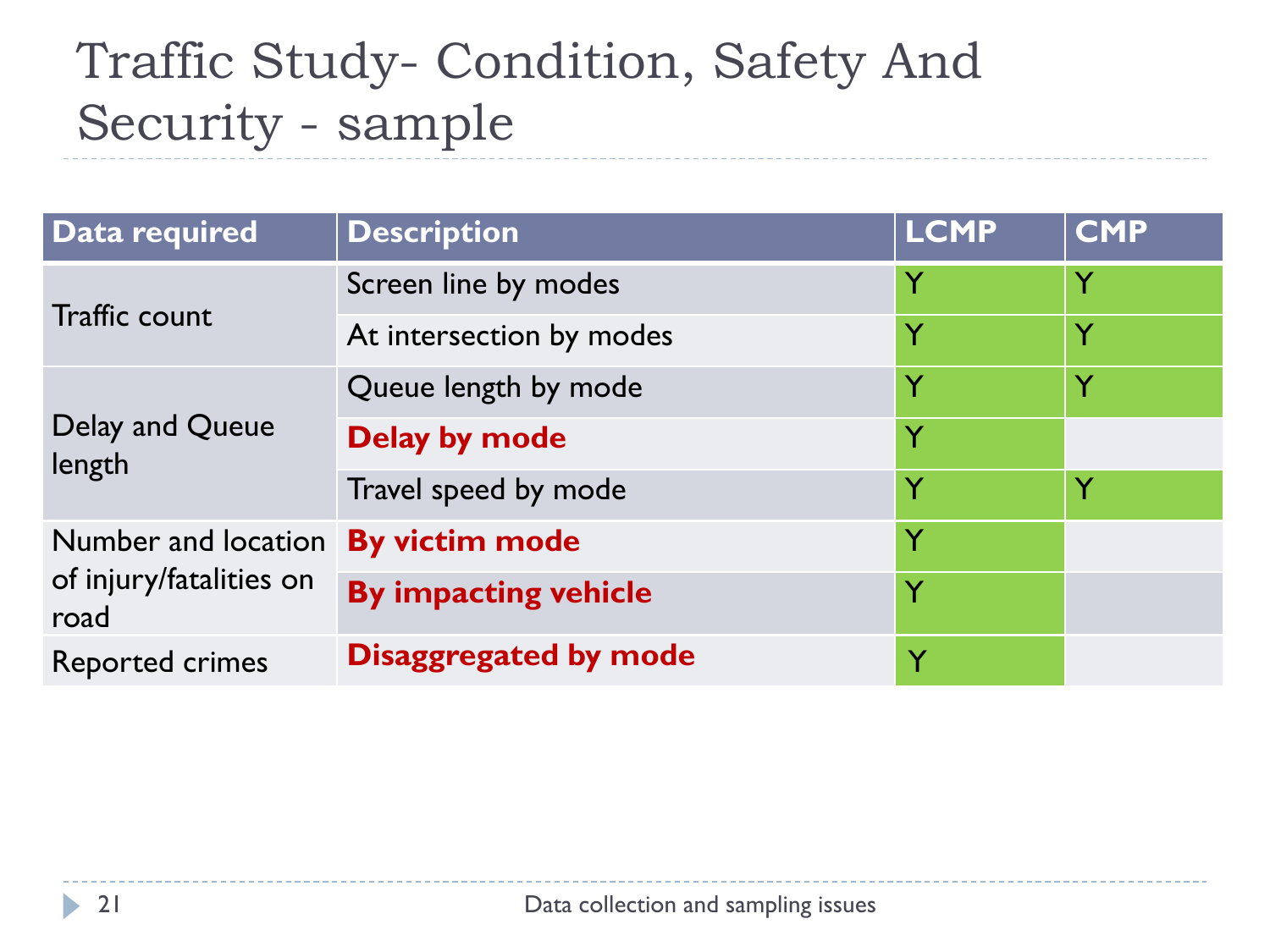## Modelling Travel Demand- Household Survey - sample

| Data required                                | <b>Description</b>                   | <b>LCMP</b> | <b>CMP</b>   |
|----------------------------------------------|--------------------------------------|-------------|--------------|
| Personal information                         | Age                                  | Y           | Y            |
|                                              | Gender                               | Y           | Y            |
|                                              | Occupation                           | Y           |              |
|                                              | Monthly income                       | Y           | $\checkmark$ |
|                                              | Vehicle ownership and age of vehicle | Y           |              |
|                                              | Monthly expenditure on transport     | Y           |              |
| <b>Transport</b>                             | Perception about Safety              | Y           | Υ            |
| infrastructure rating<br>for different modes | Perception about security            | Y           | $\checkmark$ |
|                                              | Perception about comfort             |             | Y            |

h.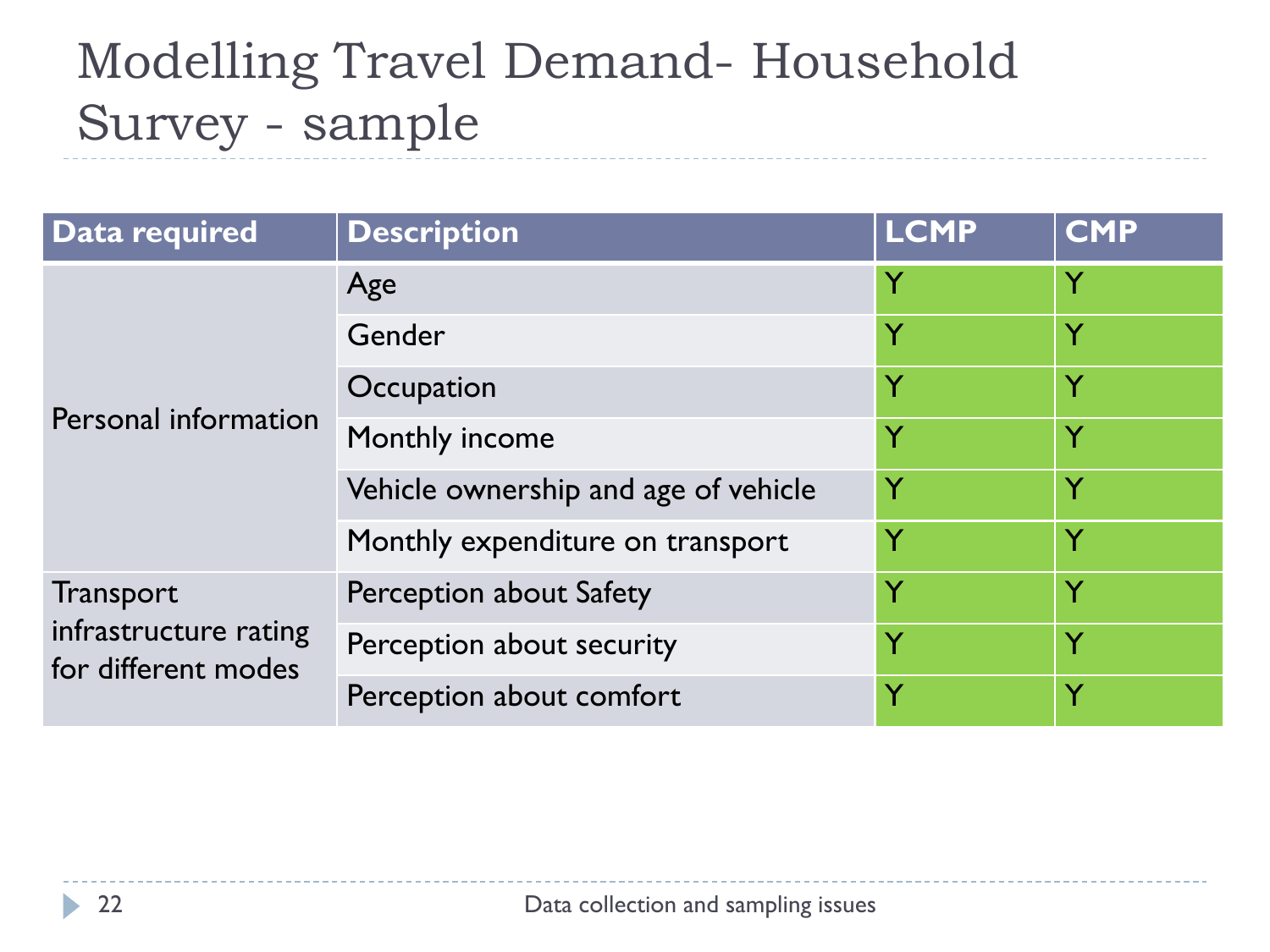#### Modelling Travel Demand- Household Survey - sample

| <b>Data</b><br>required | <b>Description</b>                                     |                                             | <b>LCMP</b> | <b>CMP</b> |
|-------------------------|--------------------------------------------------------|---------------------------------------------|-------------|------------|
|                         | Trip purpose                                           |                                             | Y           | Ý          |
|                         | Trip origin and destination                            |                                             | Y           | Y          |
|                         | <b>Travel distance</b>                                 |                                             | Y           |            |
|                         | Mode used                                              |                                             | Ÿ           | Ÿ          |
|                         | <b>Access and egress mode</b>                          |                                             | Y           |            |
|                         | <b>Access and egress public transport stop</b>         | Y                                           |             |            |
| Trip making             | Distance to access and egress public<br>transport stop |                                             | Y           |            |
| information             | <b>Travel time to access and egress</b>                |                                             | Y           |            |
|                         | transport                                              | <b>Average waiting time to board Public</b> | Y           |            |
|                         | Total travel time                                      | Ý                                           | Ÿ           |            |
|                         | Total travel cost                                      |                                             | Y           | Y          |
|                         | <b>Average mileage if PMV used</b>                     |                                             | Y           |            |
| 23                      | <b>Fuel used</b>                                       | Data collection and sampling issues         | Y           |            |
|                         | <b>Reason for using the mode used</b>                  |                                             |             |            |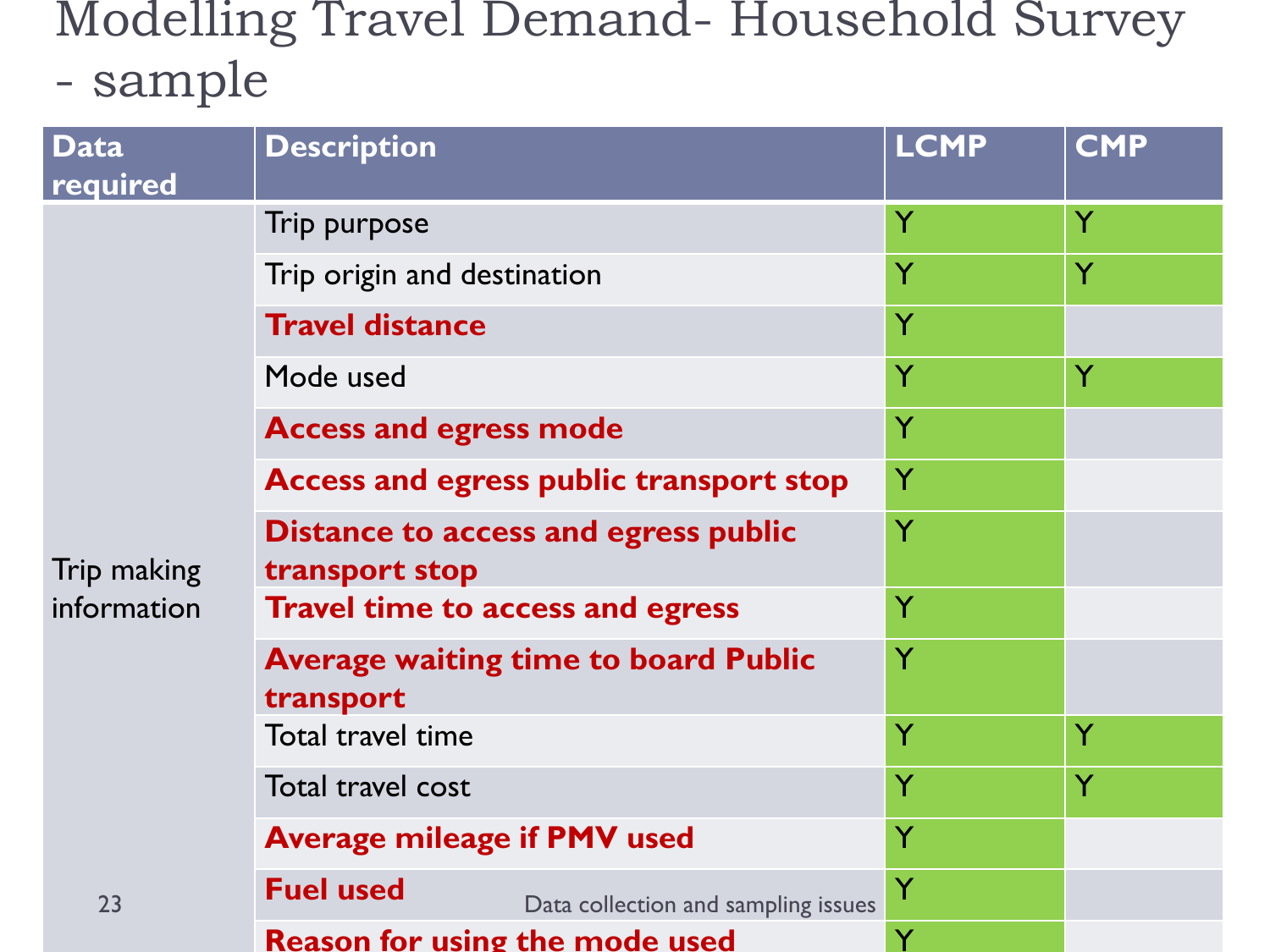# Environmental Condition & City Budget

#### Analysis - sample

| Data required                                           | <b>Description</b>                             | <b>LCMP</b> | <b>CMP</b> |
|---------------------------------------------------------|------------------------------------------------|-------------|------------|
| Air quality levels                                      | NOx, CO2, CO, SOx concentration by<br>location | Y           | Y          |
| Noise levels                                            | By location                                    |             | Y          |
| Investment trends in<br>transport on<br>different modes |                                                | Y           | Y          |
| Tax policies for<br>different modes                     |                                                |             | Y          |
| Percentage of subsidy<br>granted                        |                                                |             | Y          |
| Fuel price                                              | Previous years trend                           |             | Y          |

h.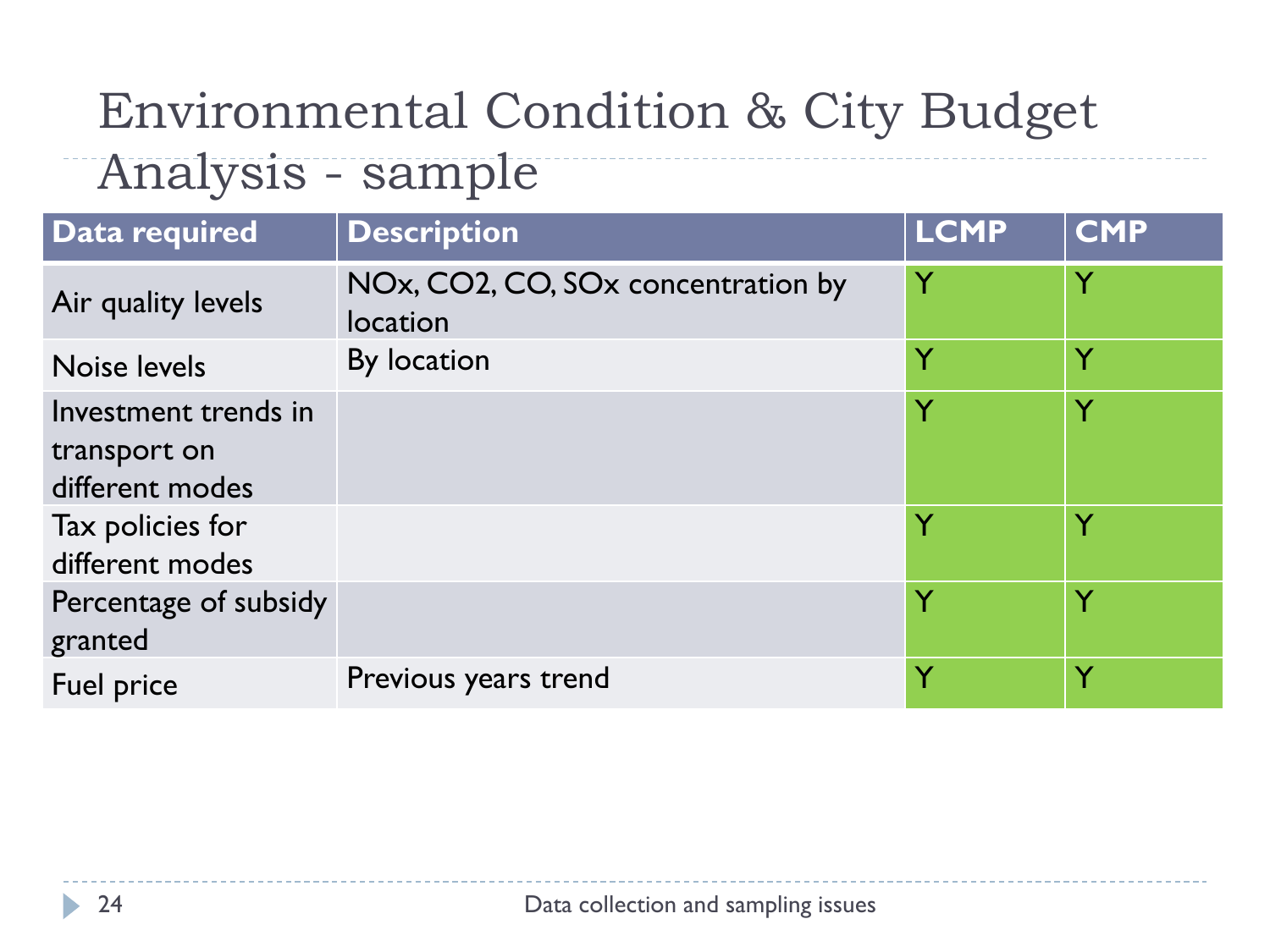#### Data for Developing Alternate Scenarios - sample

| <b>Data</b><br>required | <b>Description</b>                                               | <b>LCMP</b> | <b>CMP</b> |
|-------------------------|------------------------------------------------------------------|-------------|------------|
|                         | Population growth                                                | Y           | Y          |
| Socio-<br>economic      | Economic growth- per capita income/household<br>income           | Y           |            |
| profile                 | <b>Vehicle ownership trend</b>                                   | Y           |            |
|                         | <b>Economic sector growth</b>                                    | Y           |            |
|                         | Location                                                         | Y           | Y          |
|                         | Area                                                             | Y           | Y          |
| <b>New</b>              | <b>Land use plan</b>                                             | Y           |            |
| development<br>areas    | Number of residential population                                 | Y           | Y          |
|                         | Number of Jobs                                                   | Y           | Y          |
|                         | Year of completion                                               | Y           | Y          |
|                         | Type of project                                                  | Y           | Y          |
|                         | <b>Location</b>                                                  | Y           |            |
|                         | Project profile                                                  | Y           | Ÿ          |
| Proposed                | Purpose of project                                               | Υ           | Y          |
| projects                | <b>Current status</b>                                            | Υ           | Ÿ          |
| 25                      | Target year of completion<br>Data collection and sampling issues | Ÿ           | Ÿ          |
|                         | Likely impacts of project on travel pattern, traffic             | Ÿ           |            |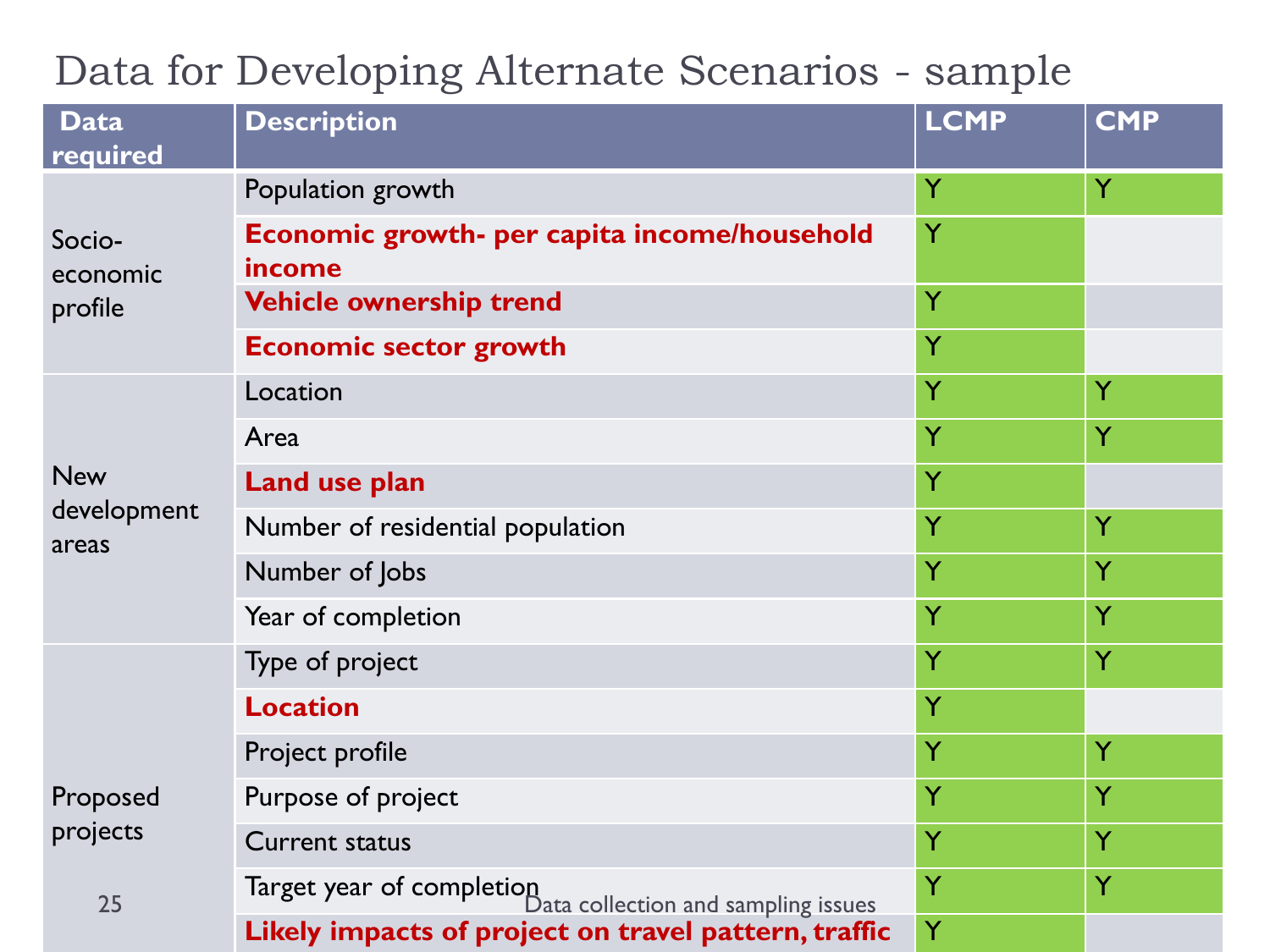# Case study

- ▶ Ludhiana
- Sampling strategy: stratified random sampling
- ▶ Data collection method: personal- paper questionnaire
- User preferences to the Low carbon modes
	- Walk
	- Bicycle
	- $\triangleright$  Bus transit
	- ▶ Electric vehicles
		- **▶ Two-wheeler**
		- ▶ Car
- Stated preference study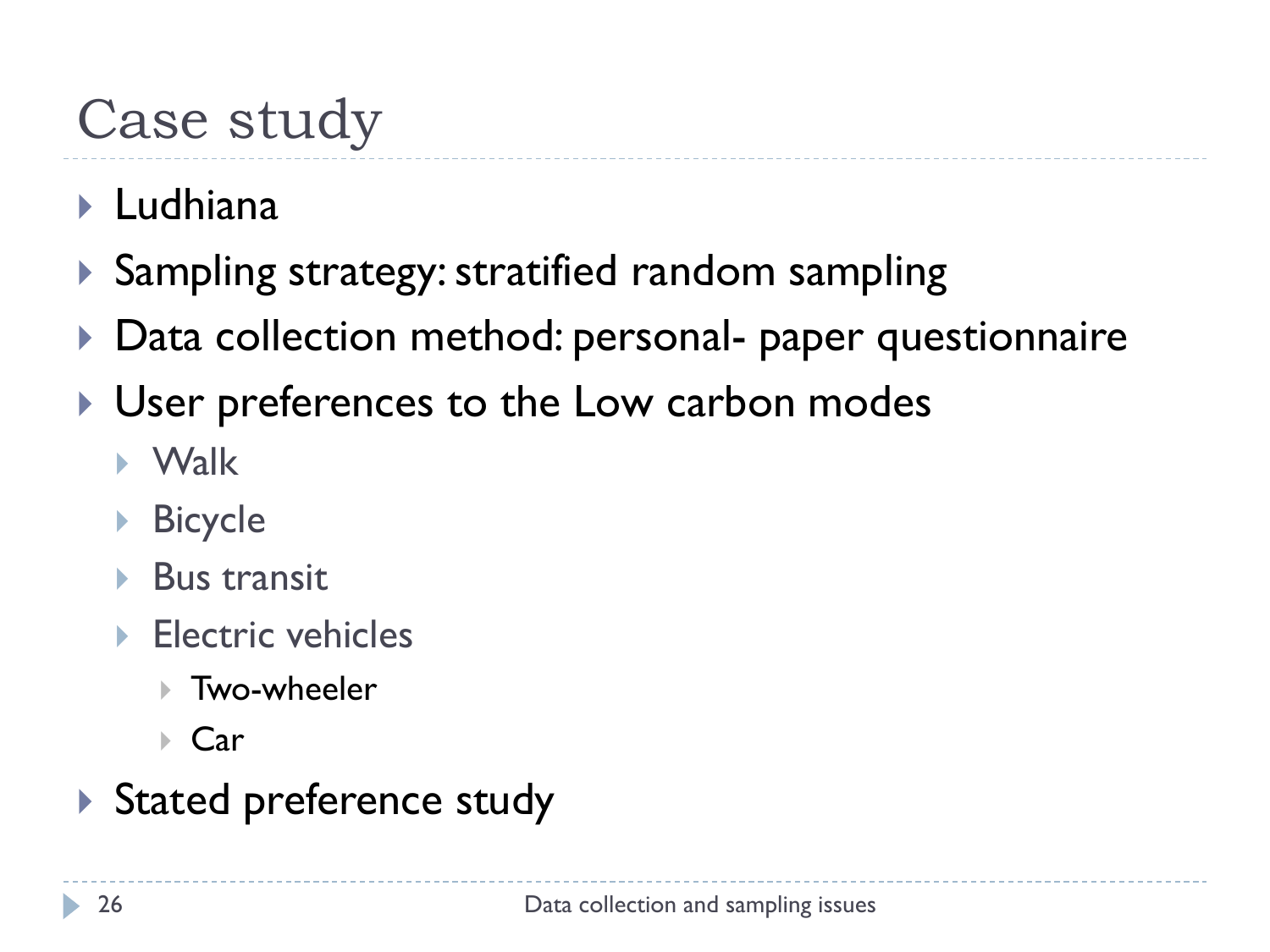# Determining sample size: parameters

- **Margin of Error:** The margin of error is the amount of error that you can tolerate.
- If 90% of respondents answer *yes*, while 10% answer *no*, you may be able to tolerate a larger amount of error than if the respondents are split 50-50 or 45- 55.
- **Lower margin of error requires a larger sample size.**
- **Confidence level:** The confidence level is the amount of uncertainty you can tolerate.
- Suppose that you have 20 yes-no questions in your survey. With a confidence level of 95%, you would expect that for one of the questions (1 in 20), the percentage of people who answer *yes would* be more than the margin of error away from the true answer.
- **Response percentage**:This is the percentage of people who give a particular answer to a question in a survey.
- If 98% of people select an answer there is not much room for error.
- ▶ However, if 45 or 55% select a particular answer, we don't have a clear majority and the chance for error gets bigger.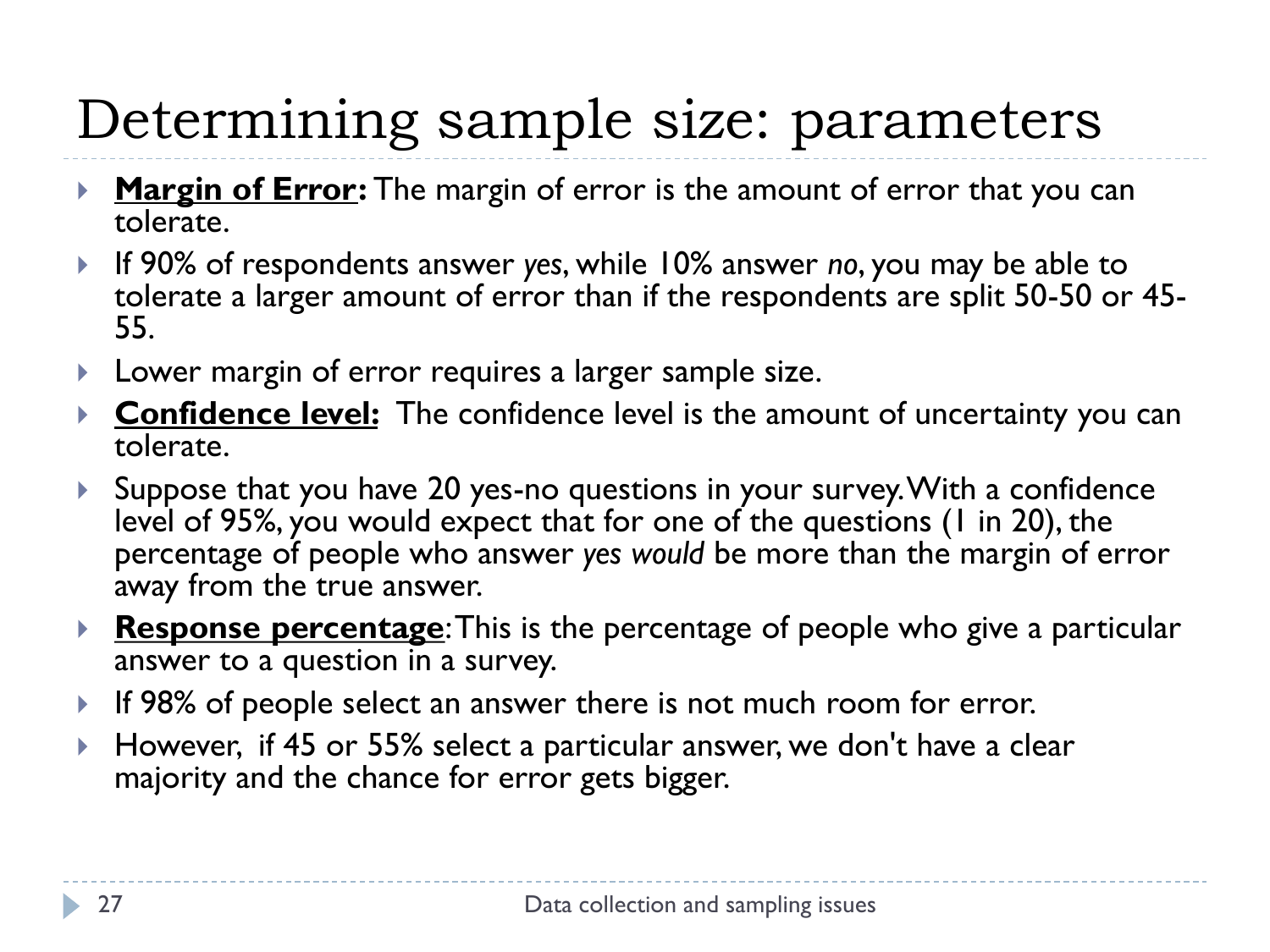# Sample size for given population

| <b>Margin of</b><br>Error (%) | <b>Confidence</b><br>level(%) | <b>Response</b><br>Ratio(%) | <b>Sample Size</b> |                                            |
|-------------------------------|-------------------------------|-----------------------------|--------------------|--------------------------------------------|
| 5                             | 95                            | 50                          | 385                |                                            |
| 6.68                          | 95                            | 50                          | 216                |                                            |
| 6                             | 95                            | 50                          | 267                |                                            |
| $ 0\rangle$                   | 95                            | 50                          | 97                 |                                            |
| 5                             | 90                            | 50                          | 271                |                                            |
| 0                             | 90                            | 50                          | 68                 |                                            |
| 5                             | 99                            | 50                          | 664                |                                            |
| 0                             | 99                            | 50                          | 166                |                                            |
| 5                             | 95                            | 30                          | 323                |                                            |
| 5                             | 95                            | 40                          | 369                | http://www.raosoft.com/samplesize.html     |
| 5                             | 90                            | 40                          | 260                | http://relevantinsights.com/research-tools |

D.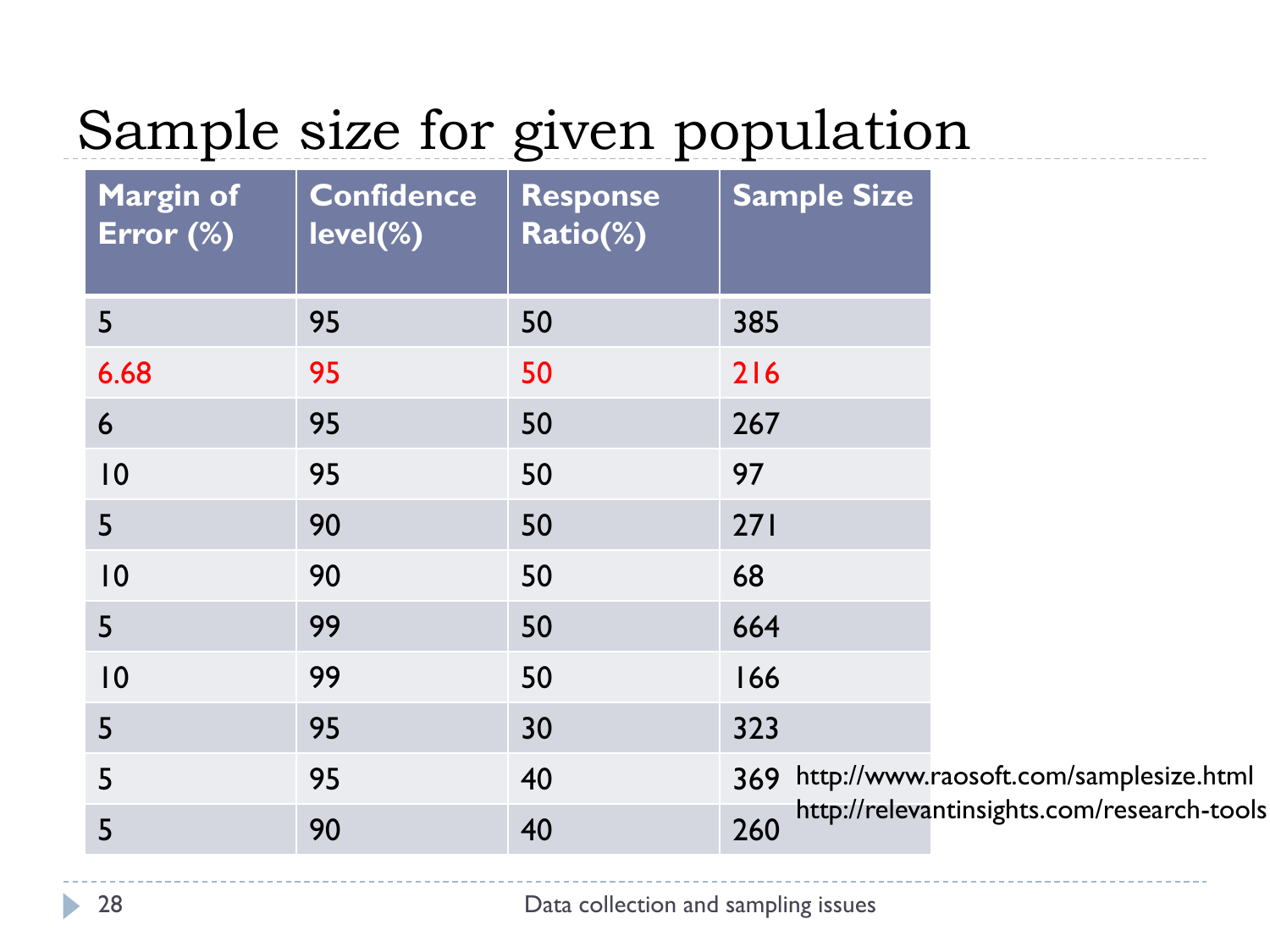# Population vs sample

| <b>Parameter</b> | Population<br>  (Census 2011)       | <b>Sample</b>                          |
|------------------|-------------------------------------|----------------------------------------|
| SIZE(n)          | 16,13,878                           | 216                                    |
| SEX RATIO (%)    | 54.2:45.8                           | 51.38:48.61                            |
| <b>LITERACY</b>  | 85.38% (city),<br>82.5 % (district) | Undergraduate 32.4 %<br>Literate 100 % |

 $\blacktriangleright$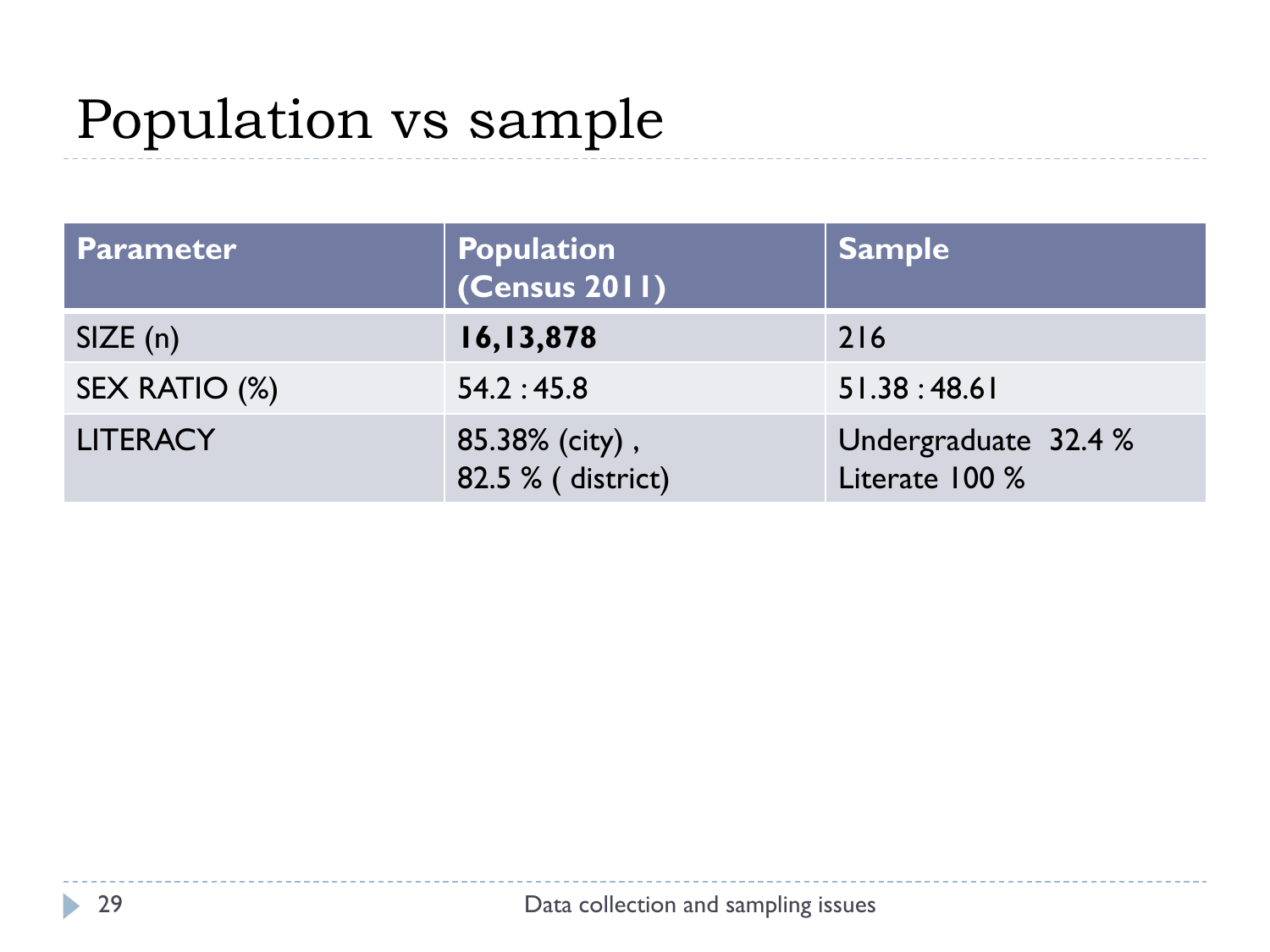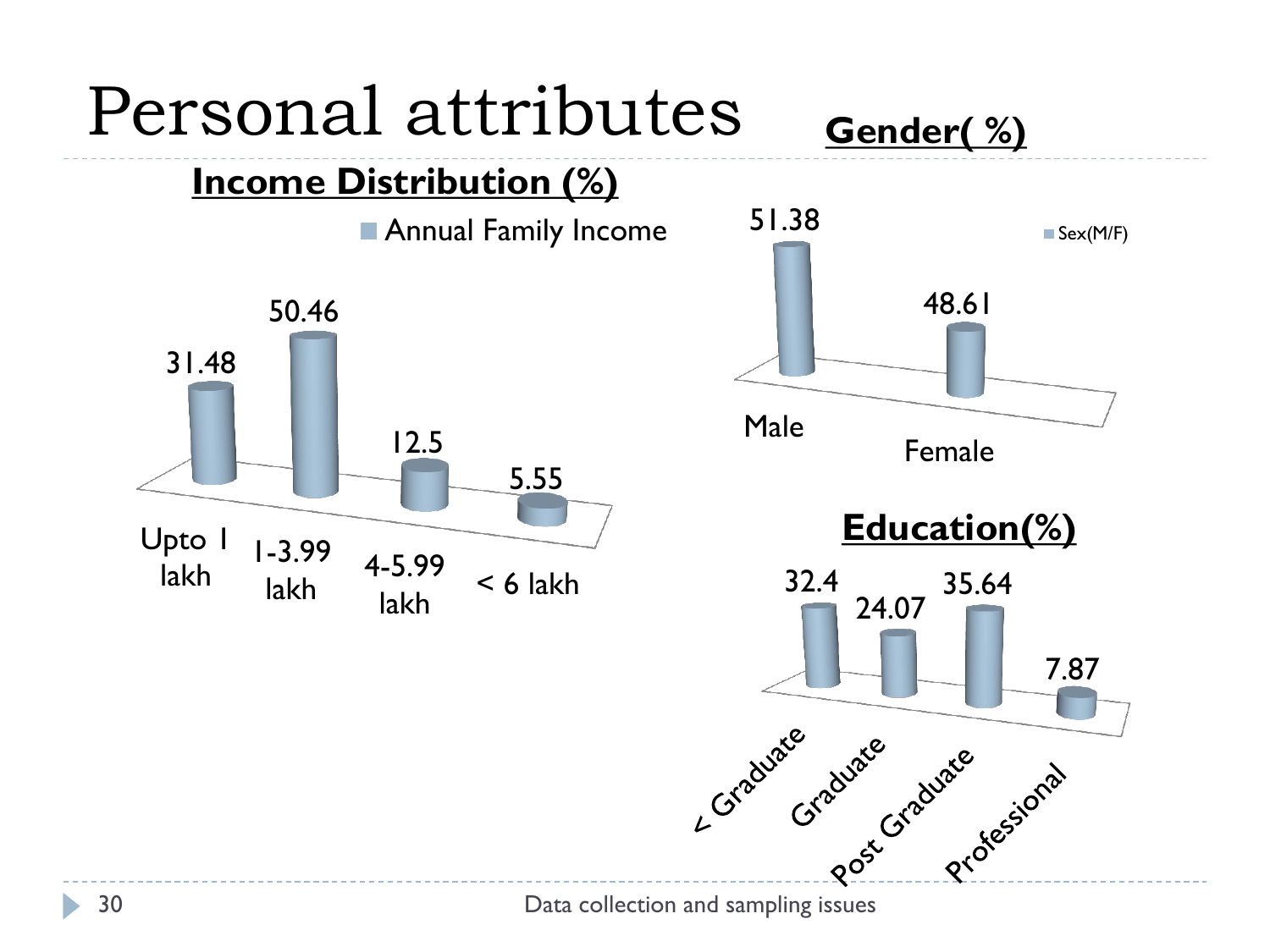









31 Data collection and sampling issues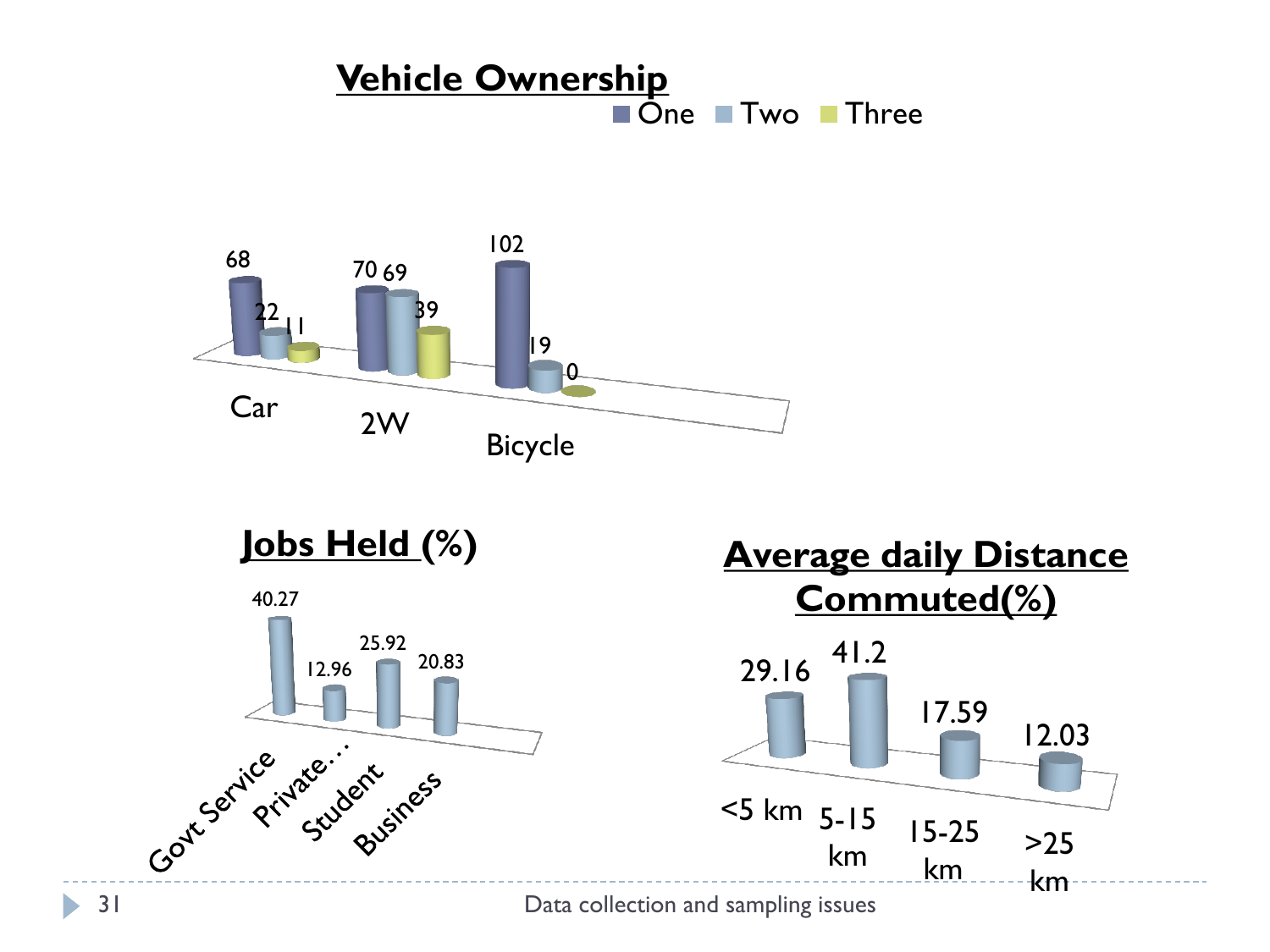



 $\blacktriangleright$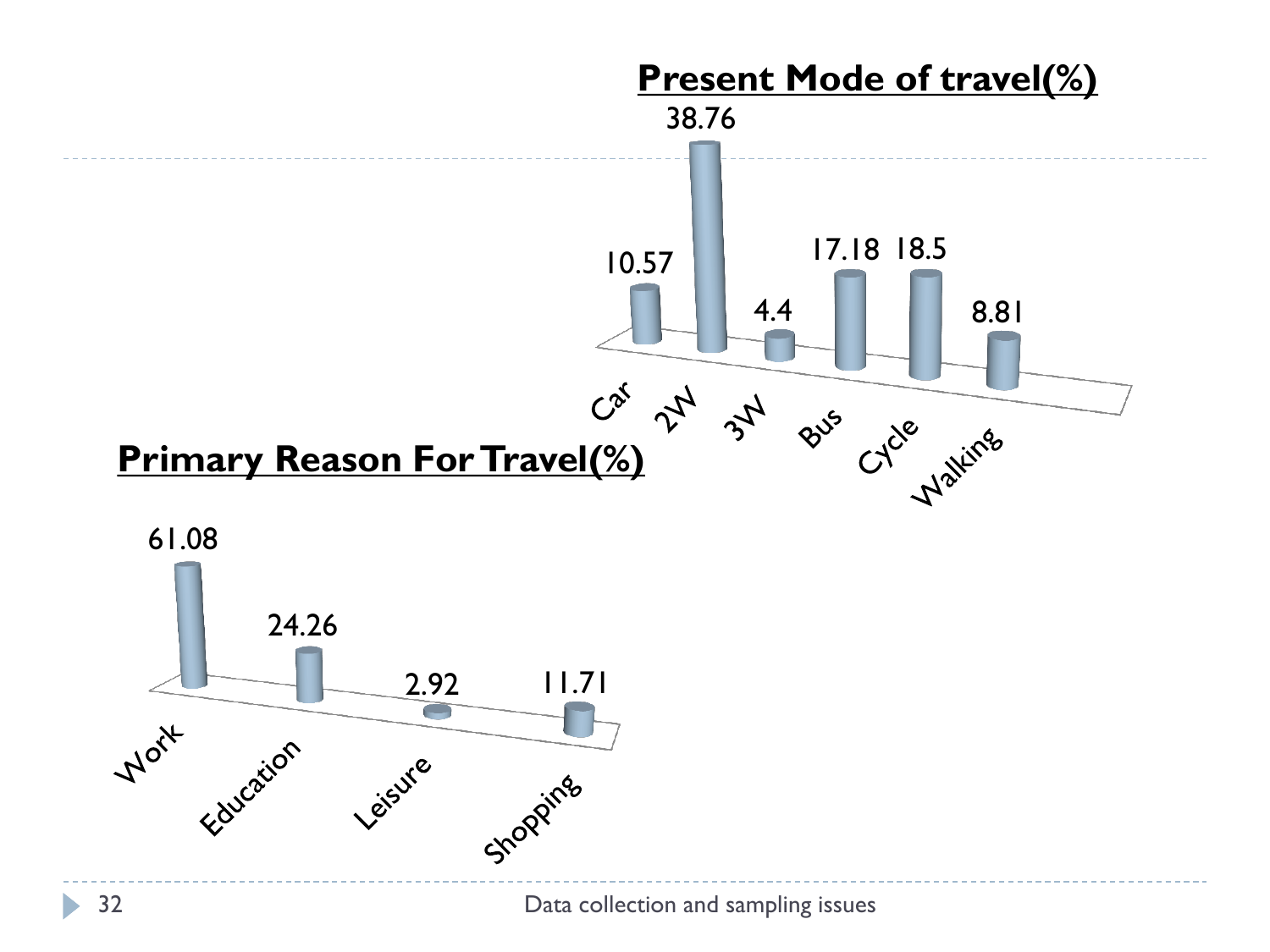# Study design

#### **Four choice cards for choosing desired mode**.

- **Card I** Effect of providing independent lanes for buses, bicycles and walking
- **Card 2** Better transit policy in addition to the above
- **Card 3** Policy against cars in addition to the above
- **Card 4** IC engine vehicles vs. electric vehicles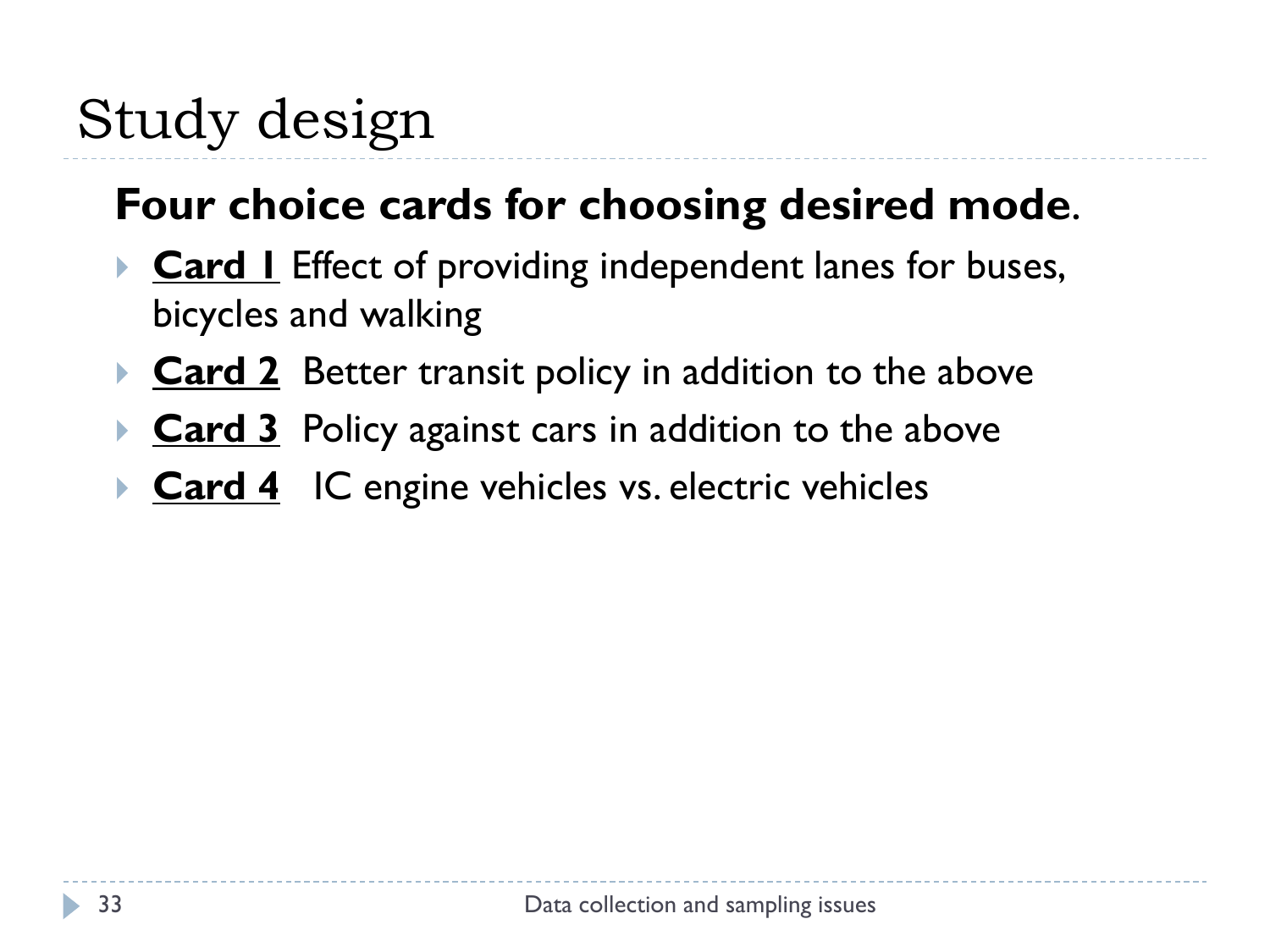# Summary of choices (%)

| <b>Option</b>                                | Car   | 2W    | <b>Bus</b> | Auto/<br>Taxi | <b>Bicycle</b> | <b>Walk</b> |
|----------------------------------------------|-------|-------|------------|---------------|----------------|-------------|
| <b>Present Mode</b><br><b>Used</b>           | 10.57 | 38.76 | 17.18      | 4.4           | 18.50          | 8.81        |
| Card I (Lanes for<br>Bus, Cycle, Walk)       | 21.29 | 24.53 | 25.92      | 0.92          | 23.14          | 4.16        |
| Card 2 (Card $1 +$<br><b>Better Buses)</b>   | 18.51 | 22.68 | 41.67      | 0.92          | 12.5           | 3.7         |
| Card $3$ (Card $2 +$<br>Policy against Cars) | 10.64 | 30.55 | 40.27      | 0.92          | 12.5           | 5.09        |

| <b>Option</b>                 | Car  | Electric   2W<br><b>Car</b> |       | <b>Electric</b><br><b>2W</b> |
|-------------------------------|------|-----------------------------|-------|------------------------------|
| Card 4<br>(Electric Vehicles) | 19.9 | 6.01                        | 34.72 | 39.35                        |

h.